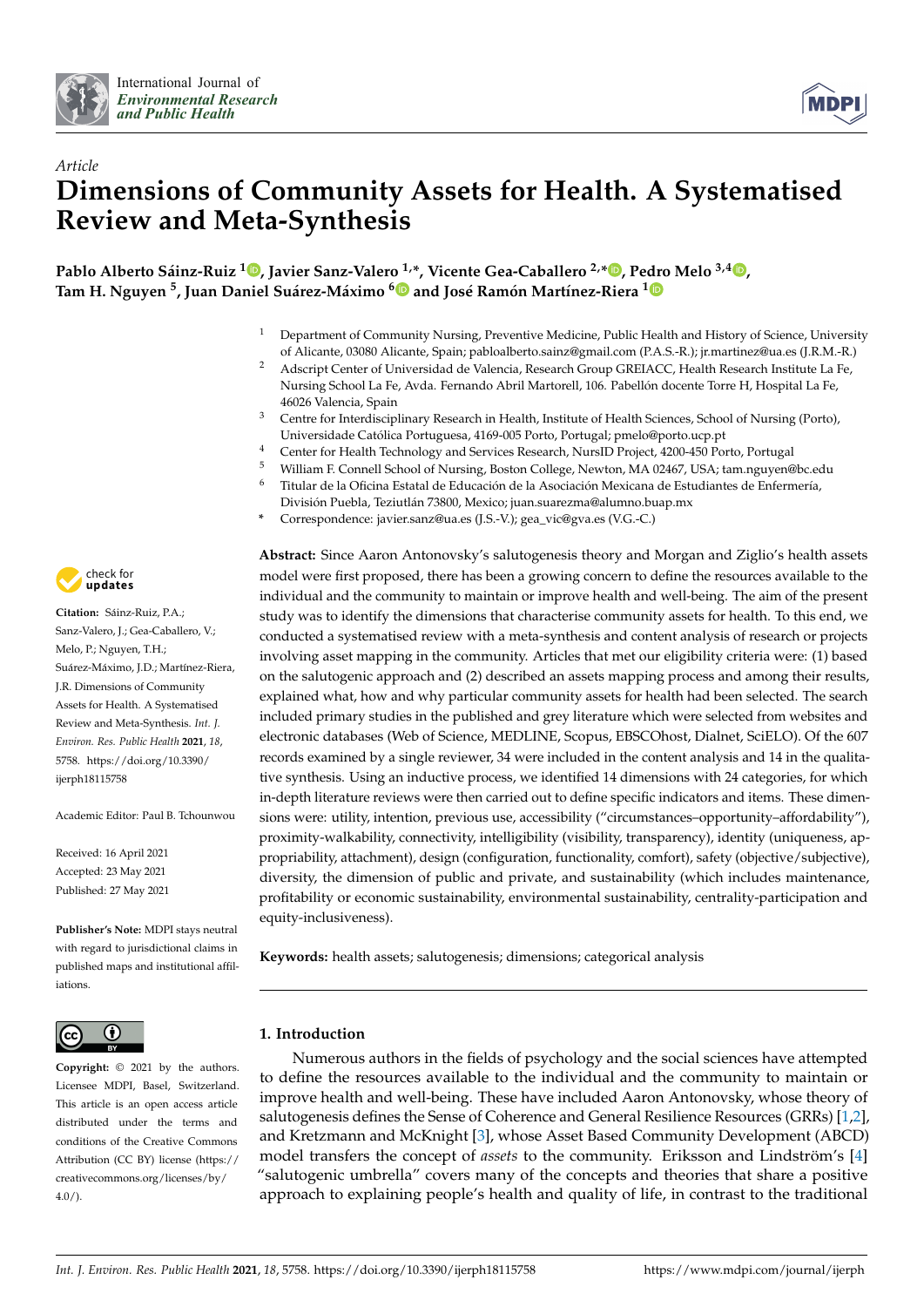biomedical approach which focuses on deficits, the treatment of diseases and prevention against risk factors.

In general terms, these can all be referred to as what Morgan and Ziglio [\[5\]](#page-15-4) have called "health assets", which range from intra-personal assets, such as Antonovsky's sense of coherence, Kobasa's hardiness and Werner's resilience, to inter-personal assets such as Putnam's social capital and Bourdieu's cultural capital. These are all protective health factors and appear implicitly in multiple proposals, such as Scales and Leffert's [\[6\]](#page-15-5) synthesis of the literature related to the Search Institute's "developmental assets", aimed at guiding health promotion strategies for young people.

Antonovsky defined GRRs as any characteristic of a person, group or environment that facilitates effective stress management, and they can be genetic, biological, physical, material, cognitive, emotional, attitudinal, relational, sociocultural, spiritual or psychosocial in nature [\[1,](#page-15-0)[2,](#page-15-1)[7\]](#page-15-6). In their ABCD model focusing on local assets and oriented towards "relationship driven", Kretzmann and McKnight [\[3\]](#page-15-2) emphasise the importance of the role of the community in identifying individual and collective capacities and talents and environmental strengths or resources available in the context [\[8\]](#page-15-7). Morgan and Ziglio defined health assets for the first time as "any factor (or resource), which enhances the ability of individuals, groups, communities, populations, social systems and/or institutions to maintain and sustain health and well-being and to help to reduce health inequities" [\[5\]](#page-15-4) (p.18). In their asset model, they advocate using Kretzmann and McKnight's method as a practical approach to public health based on Antonovsky's salutogenic orientation. It goes far beyond intra-personal assets to encompass practically anything that a community identifies as its own that can potentially benefit coexistence, development and health. Other authors such as Rotergard et al. [\[9\]](#page-15-8) have related the antecedents of assets to the determinants of health, thus broadening the concept to considerations of health inequities such as socio-economic conditions, inclusiveness or accessibility.

All of the above renders it difficult to frame the concept of health assets within an operational definition that can be used to plan health promotion strategies or implement community interventions. Some difficulty has also been observed in reaching consensus on which assets might have the greatest influence on community health and why. This question has been highlighted in the literature, particularly in descriptive studies of community interventions, such as the research by Aviñó [\[10\]](#page-15-9) and Jakes et al. [\[11\]](#page-15-10). Jakes et al. contend that there is a need to further examine "when a resource becomes a GRR" [\[8\]](#page-15-7) (p. 167) and stress the importance of developing appropriate indicators and explore the values underlying decisions.

The systematised review presented here was largely motivated by the need to answer some of the following questions: What differentiates a *community asset for health* from other resources? Are all resources potential *community assets for health*? The answers to these questions will contribute to the long-sought goal of researchers, practitioners and policy makers to define suitable methods for measuring and evaluating asset-based approaches [\[12\]](#page-16-0).

According to Stokols et al. [\[13\]](#page-16-1), health promotion campaigns should be prioritised according to health problems and social and physical environments that are directly related to particular needs, strategically matching resources to pressing concerns. Assets gain meaning in the context of needs, while the latter become meaningful in the quest for assets [\[14\]](#page-16-2). There is also widespread interest in determining synergies between the salutogenic approach and the deficit model to leverage the complementarity of both, recognising the dialectic links between needs and assets, or between protective factors and risk factors, echoing Antonovsky when he referred to the experience of health as a ease/dis-ease continuum [\[14](#page-16-2)[–17\]](#page-16-3). Van Kamp et al. [\[18\]](#page-16-4) have advocated developing interdisciplinary, intersectorial tools for application in real-life policy and decision-making activities.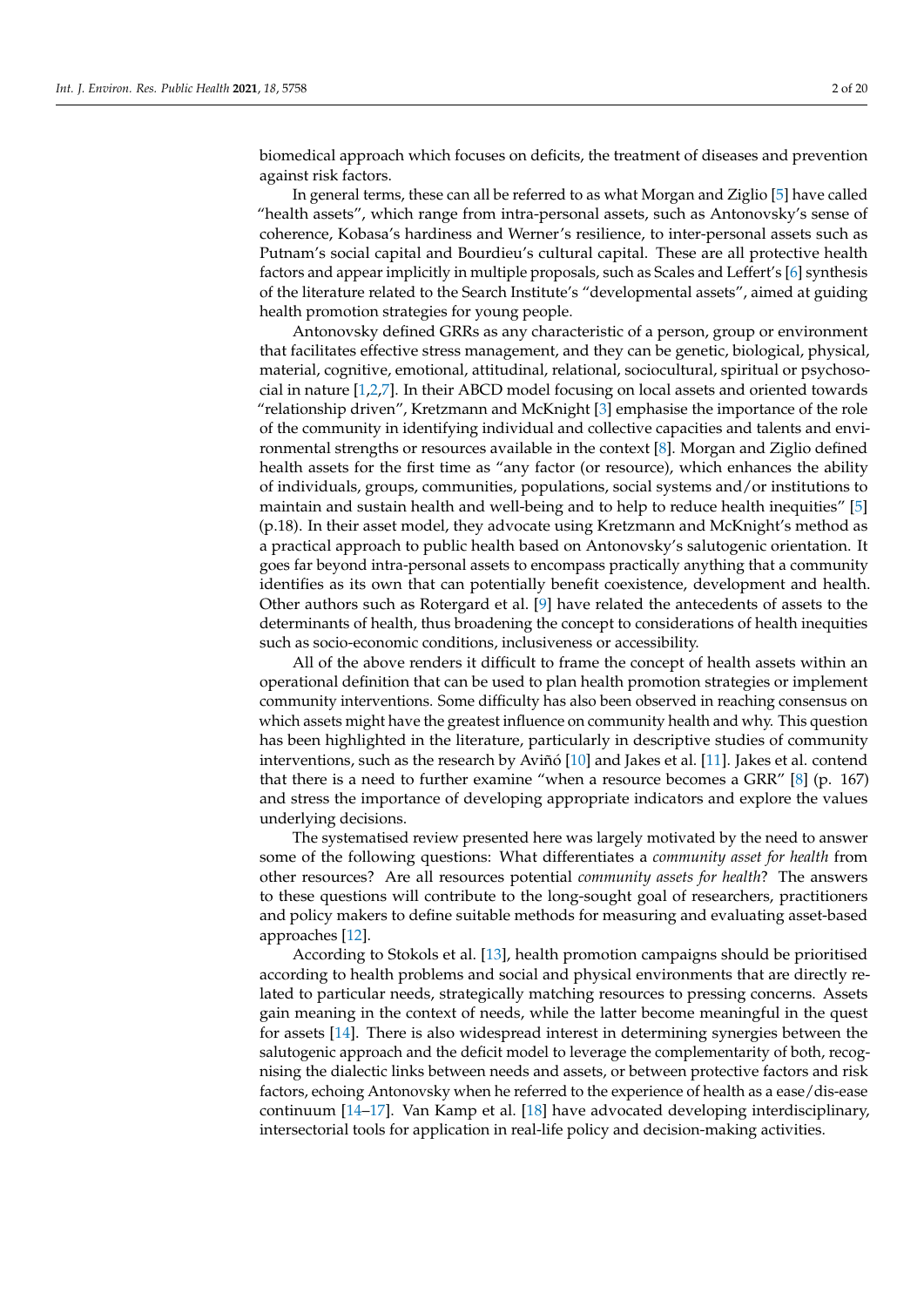# *Review Question*

The aim of this study was to identify the dimensions that characterise a community asset for health in order to design a tool that facilitates identification and assessment of these assets. To do so, we will systematically review all the evidence to describe the "universal" characteristics that are socially considered the defining qualities of physical and community resources to perceive them as health assets.

#### **2. Materials and Methods**

#### *2.1. Procedure and Framework*

This review and content analysis was carried out as part of a doctoral research project entitled "Identification and Assessment of Assets for Health: Epistemological Analysis and Measurement Model", at the University of Alicante (Spain).

In order to identify the dimensions that are "universally" considered by observers in asset mapping processes, the first step was to conduct a systematised review and meta-synthesis of articles and grey literature that reported mapping research or projects, described the work process and gave the results obtained as an inventory of healthy resources/assets, e.g., studies that answered the questions of what, how and why particular community assets for health were selected.

Once a taxonomy of dimensions had been defined, following an extended period of searching for and reading research in different fields of study, we specified the criteria that defined them and the items that enabled their analysis in order "to design a tool that facilitated the assessment and weighting of community assets for health". The theoretical model and proposed tool were presented to a panel of experts, using the Delphi method to analyse and debate the crucial issues and modify those aspects on which consensus was reached.

Assuming that several, if not most, of the studies would be case studies or constitute exploratory primary research of a qualitative nature [\[12,](#page-16-0)[19,](#page-16-5)[20\]](#page-16-6), the literature search was guided by a SPICE question [\[21\]](#page-16-7) that captured the concepts of interest: what are community resources for health and why are they identified as such by the general population when asset mapping processes are carried out in a territory? Our research question did not seek to compare interventions, but to identify all those actions "in and with" the community, regardless of territory, time, participant sampling criteria or the group participants represented.

# *2.2. Search Strategy*

Based on the structure of the research question, we defined the search terms, the document eligibility criteria and the search strategy (i.e., databases, journals and search engines to consult).

The keywords and phrases used in the literature search were selected so as to yield the highest possible sensitivity and specificity, despite the lack of MeSH and DeCS terms on salutogenesis and health assets. The keywords employed were: health asset\*; health resourc\*; communit\* asset\*; build\* health asset\*; asset\* based; and, map\* asset\* and their corresponding translations into Spanish.

The results of this systematised literature search are summarised in a flow diagram adapted from Moher et al. [\[22\]](#page-16-8) and shown in Figure [1,](#page-3-0) providing transparency as regards the method employed.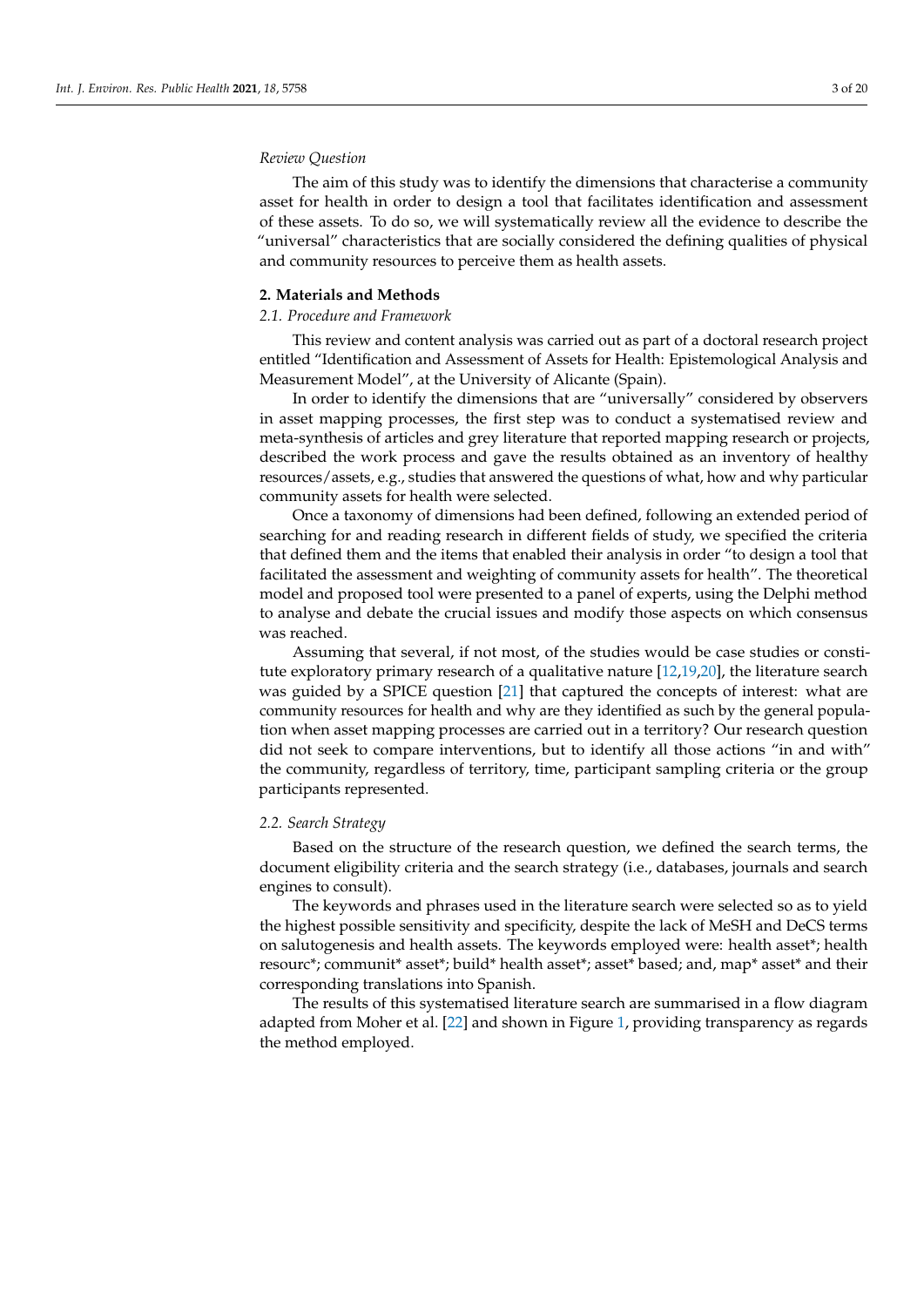<span id="page-3-0"></span>

**Figure 1.** Adapted PRISMA flow diagram of the study selection **Figure 1.** Adapted PRISMA flow diagram of the study selection.

# *2.3. Eligibility Criteria 2.3. Eligibility Criteria*

Studies were included if they met the following eligibility criteria: Studies were included if they met the following eligibility criteria.

# 2.3.1. Theoretical Approach or Framework 2.3.1. Theoretical Approach or Framework

The eligibility criteria included studies that were based on the salutogenic approach The eligibility criteria included studies that were based on the salutogenic approach and explored the principles of asset-based thinking in the context of health. This encom-and explored the principles of asset-based thinking in the context of health. This encompassed studies aimed at identifying assets (personal, collective and physical) or studies passed studies aimed at identifying assets (personal, collective and physical) or studies that adopted a mixed approach, identifying community strengths but also detecting needs that adopted a mixed approach, identifying community strengths but also detecting needs or problems. or problems.

# 2.3.2. Types of Study Design 2.3.2. Types of Study Design

 $\frac{1}{\sqrt{2}}$  types of study were eighted for inclusivity inclusively appeared to be of a qualitative nature. Articles such as commentaries, meeting papers, editorials or opinion statements<br>uses not considered for inclusion ments were not considered for inclusion. were not considered for inclusion. All types of study were eligible for inclusion, albeit most appeared to be of a qualitative

# 2.3.3. Types of Outcome

51.3.3.3.3.3.3.3. Studies whose results identified physical or community assets, beyond internal personal assets, were selected in the form of a synthesis or asset map. In addition, the studies had to contain a description of the qualities of the resources identified, detailing "what" assets had been identified and explaining "why" they had been selected, answering the question: why did the participants in each study chose some resources as assets and question: why did the participants in each study chose some resources as assets and not not others?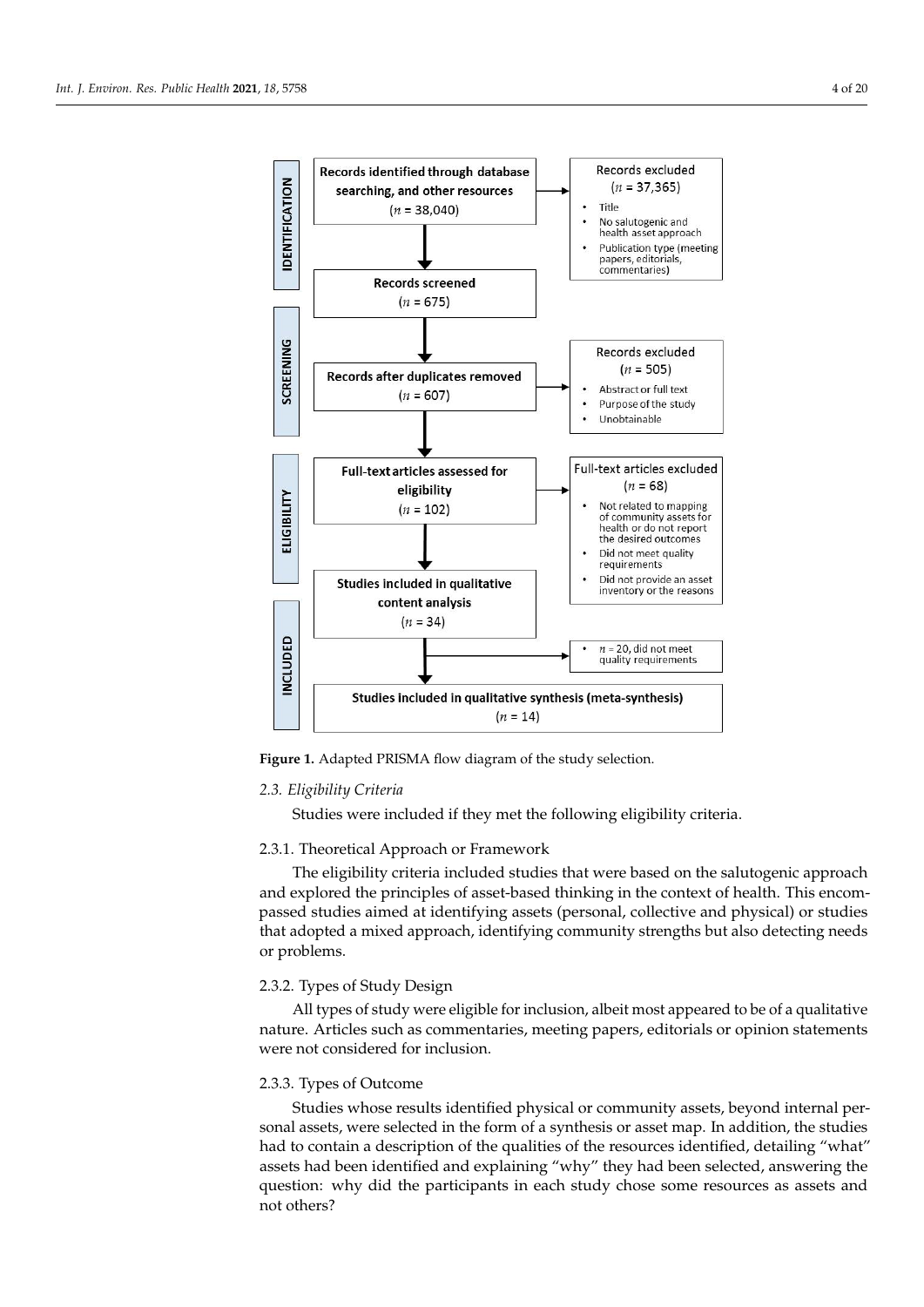# *2.4. Information Sources*

The search strategy for this review aimed to identify primary studies, grey literature, and reviews in electronic databases and by manual searching. We searched the following electronic databases for primary studies from database inception up to the search date (last search August 2020). This search was applied to:

- Web of Science
- Scopus
- MEDLINE (via PubMed)
- EBSCO host
- Cochrane Public Health
- Dialnet
- **SciELO**

No restriction date was used. No restriction language was used.

#### Other Sources

Journals, reference lists of included studies and previous scoping reviews related to salutogenesis and health assets were manually searched for additional studies. We also used other grey literature search engines such as Springer Link and TESEO or DART for doctoral theses. The systematised review was complemented by a comprehensive search of Internet resources to identify grey literature on the subject, including websites specific to the area of research, such as the Center on Salutogenesis, and web resources sharing experiences of mapping, such as the "Red de Actividades Comunitarias" (community assets network) (Spain). These resources enabled us to identify, for example, the experience of "Mapping Puerta del Ángel" in Madrid (Spain) [\[22\]](#page-16-8).

# *2.5. Selection of Sources of Evidence*

Of the total of 675 records screened, duplicate records were removed, and then one reviewer screened the titles and abstracts. In the case of studies whose appropriateness was unclear, the full text was screened. All articles included after this stage were read in full according to the eligibility criteria. It is important to note that in accordance with Grant and Brooth [\[23\]](#page-16-9), this was a systematised rather than a systematic review because the documents were assessed by a single reviewer and were not peer-reviewed. In order to reduce selection bias and ensure intra-observer reproducibility, the review was conducted in two stages several months apart, between late 2018 and October 2019, with a final review in August 2020.

The following data were extracted from the included studies:

- (1) Publication information (title, author and date of publication, local place and country);
- (2) Study characteristics (design, theoretical and methodological approach, population of interest, objectives of the studies);
- (3) Health asset characteristics: type of resources (personal, inter-personal and community assets) and dimensions or factors that defined the assets identified.

# *2.6. Quality Appraisal of Included Studies*

The methodological quality of the selected studies was assessed during data extraction. The studies were initially assessed using the Equator Network COREQ checklist available at <https://www.equator-network.org> accessed on 20 March 2018, although the authors of this guide indicate that it was developed "to promote explicit and comprehensive reporting of qualitative studies (interviews and focus groups)" [\[24\]](#page-16-10) (p. 356) and several of the studies included in the review consisted of action research with mapping workshops. Consequently, we also took into account the recommendations given in the SRQR guide and the EPICURE analysis proposed by Stige, Malterud and Midtgarden [\[25\]](#page-16-11). Critical appraisal sheets were then used to qualitatively assess the methodological rigour of each study. We considered a study to be of good quality (++) when all criteria were met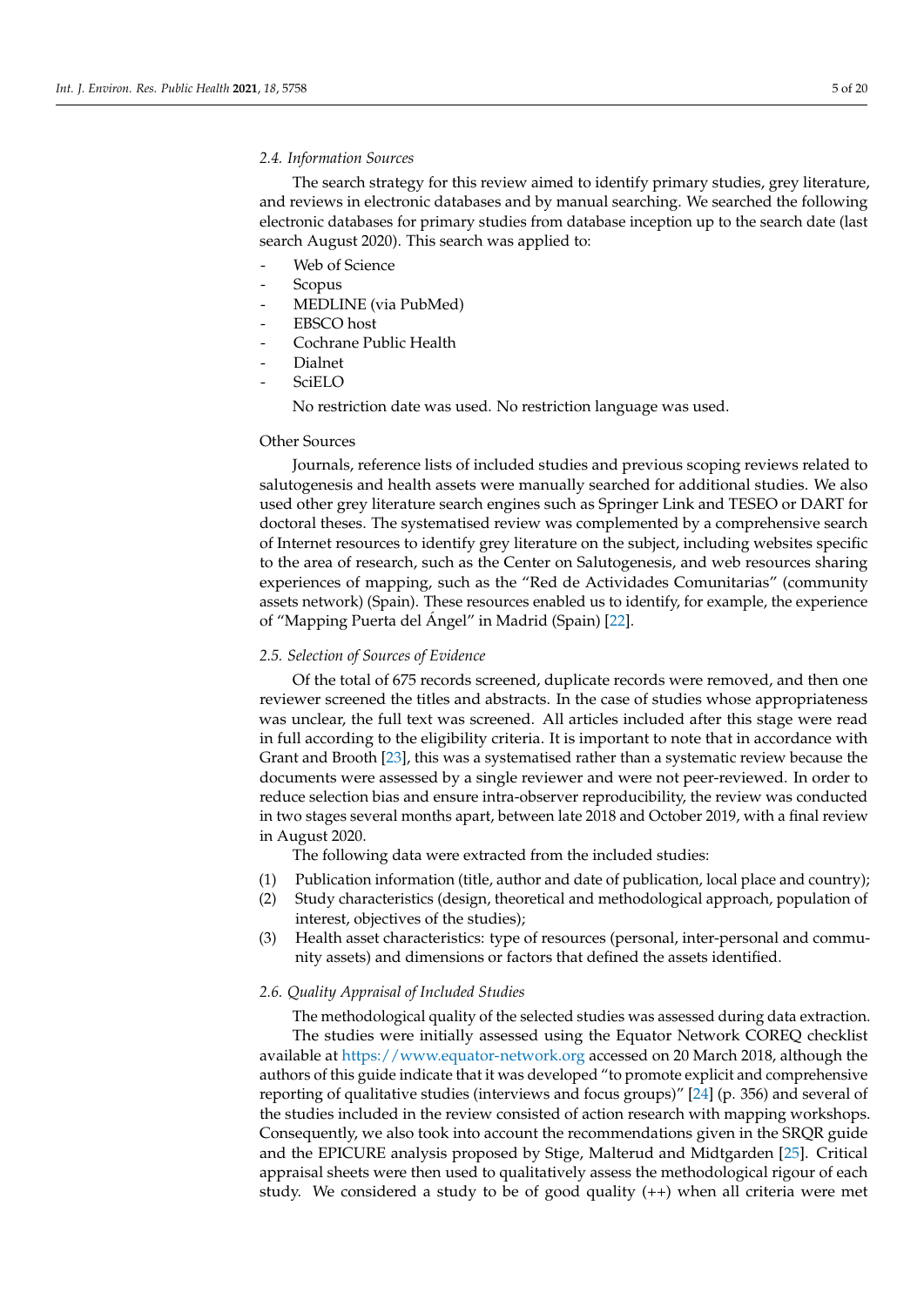(detailed description of the study design: context, sample and method; ethics; and the quality of analysis and results), of fair quality (+) when most of the criteria were met and of poor quality (–) when most of the criteria were not met (low quality criteria or no appropriate results).

# *2.7. Synthesis, Content Analysis and Categorisation*

The documents obtained as a result were examined by meta-synthesis and are summarised individually and synthetically in Table 1, giving information from each study on: location and context, study design, population and methods used, results and findings obtained (type of health assets mapped: "only personal health assets", "mixed health assets", "only community assets for health"; where the study gave an inventory of the identified assets and/or the reasons or characteristics) and a quality assessment.

We then performed an inductive process of categorisation and taxonomy of the results of the primary studies. Data extracted from the selected studies were coded by content analysis, grouped by categories and reported in concept diagrams. Some of the dimensions that emerged from the inductive process were "imported concepts" from the primary studies, while others were "in vivo" concepts, conceived by the researcher. The ATLAS.ti software version 7.5 was used throughout the procedure.

A list of "universal dimensions" was inferred which we judged to be the qualities valued by observers and/or users of community resources.

Then, from the taxonomy of concepts that emerged from the inductive analysis, indepth literature reviews of each of the categories were conducted to identify specific indicators and items. Examples of the keywords used include: accesib\*, affordab\*, attitude\*, availab\*, design, util\*, built environment\*, "neighbourhood features", "neighbourhood attributes", sustainab\*, safety/security, visible/visibility, walkabl\*.

# **3. Results**

#### *3.1. Study Characteristics of Included Studies*

The main characteristics and quality assessment of the included studies are summarised in Table [1.](#page-6-0) We included a total of 14 reports, which were published between 2010 and 2019.

| Reference<br>Number | Authors,<br>Date                    | Place and<br>Context                          | Study<br>Design                                                     | Approach             | Study<br>Population                                          | <b>Outcomes</b><br><b>Inventory/Reasons Assessment</b> | Quality      |
|---------------------|-------------------------------------|-----------------------------------------------|---------------------------------------------------------------------|----------------------|--------------------------------------------------------------|--------------------------------------------------------|--------------|
| $[26]$              | O'Connect<br>et al. (2019)          | Victoria<br>(Australia),<br>$n/d$ .           | Oualitative<br>descriptive<br>(focus groups<br>and<br>interviews)   | AB <sup>1</sup>      | 41 (university<br>of the third age<br>and primary<br>school) | Mixed<br>Yes/yes                                       | $++$         |
| $[27]$              | Mosavel et al.<br>(2018)            | Petersburg<br>(USA), 2012                     | PAR $^2$<br>(photovoice)<br>and GIS<br>mapping)                     | CBPR $3$             | 22 (young<br>students and<br>university<br>students)         | Only community<br>Yes/yes                              | $++$         |
| $[28]$              | Sánchez-<br>Casado et al.<br>(2017) | Valencia city<br>(Spain),<br>May-July<br>2014 | PAR(mapping<br>workshops)                                           | Salutogenesis;<br>HA | 29 (healthcare<br>managers and<br>professionals)             | Mixed<br>Yes/yes                                       | $\mathrm{+}$ |
| $[29]$              | Den Broeder<br>et al. (2017)        | Amsterdam<br>(Nether-<br>lands),<br>$n/d$ .   | Oualitative<br>descriptive<br>(nominal<br>groups and<br>interviews) | AB                   | 21 (health<br>professionals)                                 | Only community<br>Yes/yes                              | $++$         |

**Table 1.** General characteristics of the documents included. Meta-synthesis (*n* =14).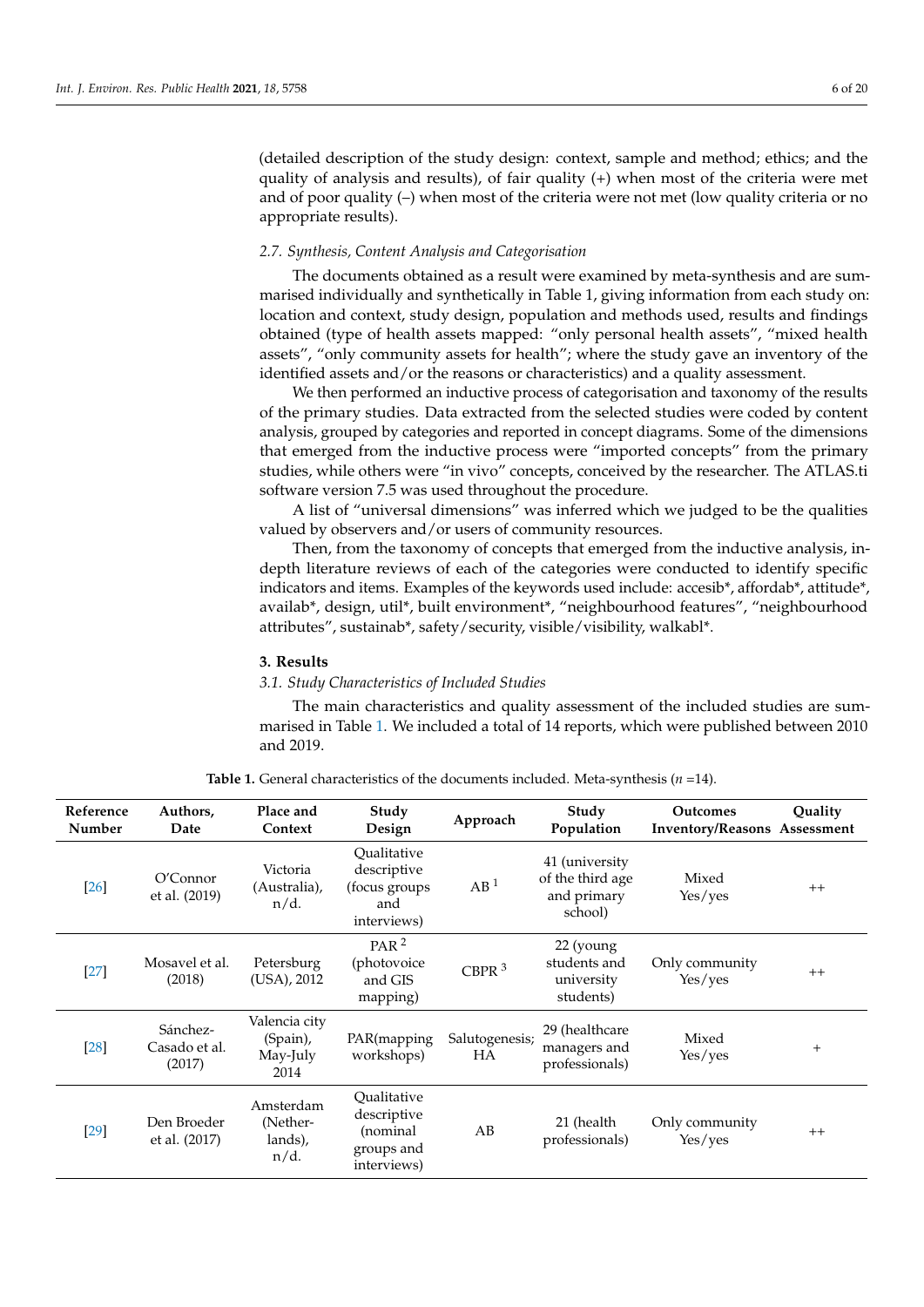<span id="page-6-0"></span>

| Reference<br>Number | Authors,<br>Date              | Place and<br>Context                                                | Study<br>Design                                                        | Approach             | Study<br>Population                                                   | Outcomes<br><b>Inventory/Reasons Assessment</b> | Quality          |
|---------------------|-------------------------------|---------------------------------------------------------------------|------------------------------------------------------------------------|----------------------|-----------------------------------------------------------------------|-------------------------------------------------|------------------|
| $[10]$              | Aviñó (2017)                  | Valencia city<br>(Spain), 2010                                      | PAR<br>(multi-<br>method)                                              | ABCD <sup>4</sup>    | Two case<br>studies 106<br>(professionals<br>and social<br>fabric)    | Mixed<br>Yes/yes                                | $^{++}$          |
| $[30]$              | Florian et al.<br>(2016)      | Massachusetts<br>(USA), April<br>2015                               | PAR<br>(photovoice<br>and GIS<br>mapping)                              | <b>CBPR</b>          | 17 (patients<br>with diabetes)                                        | Only community<br>Yes/yes                       | $^{++}$          |
| $[31]$              | Cutts et al.<br>(2016)        | Erijaville<br>(South<br>Africa) and<br>Memphis<br>$(USA)$ , $n/d$ . | PAR<br>(mapping)<br>workshops)                                         | <b>CBPR</b>          | Two case<br>studies 100<br>(varied social<br>fabric)                  | Mixed<br>Yes/yes                                | $^{++}$          |
| $[32]$              | Jabeen (2015)                 | Dhaka<br>(Bangladesh),<br>Sept.2010 to<br>Mar.2011                  | Qualitative<br>descriptive<br>(focus groups<br>and question-<br>naire) | AB                   | 180 (dwellings)                                                       | Mixed<br>Yes/yes                                | $^{\mathrm{++}}$ |
| $[33]$              | Pérez-Wilson<br>et al. (2015) | Granada<br>(Spain),<br>Jun-Sept.<br>2011                            | Qualitative<br>descriptive<br>(focus groups<br>and<br>interviews)      | Salutogenesis;<br>HА | 34 (adolescents,<br>teachers and<br>nurses)                           | Mixed<br>Yes/yes                                | $^{++}$          |
| $[11]$              | Jakes et al.<br>(2015)        | North<br>Carolina<br>$(USA)$ ,<br>2012-2013                         | PAR<br>(mapping<br>workshops<br>and<br>interviews)                     | HA; CBPR             | 84 (varied<br>social fabric)                                          | Only community<br>Yes/yes                       | $^{++}$          |
| [34]                | Matthiesen<br>et al. (2014)   | Cumbria,<br>Merseyside<br>and Cheshire<br>(England),<br>2011        | PAR<br>(mapping<br>workshops<br>and<br>community<br>event)             | <b>ABCD</b>          | Two case<br>studies (93<br>professionals<br>and 143<br>organisations) | Mixed<br>Yes/yes                                | $^{+}$           |
| $[35]$              | DyckFehderau<br>et al. (2013) | Alberta<br>(USA), Aug.<br>2008 to Oct.<br>2009                      | PAR<br>(photovoice<br>and<br>discussion<br>mapping)                    | <b>CBPR</b>          | Students<br>$(11-16$ years<br>old)                                    | Only community<br>Yes/yes                       | $+$              |
| $[36]$              | Greetham<br>et al. (2012)     | Wakefield<br>(England),<br>2010                                     | PAR<br>(multi-<br>method)                                              | ABCD                 | 43 (varied<br>social fabric)                                          | Mixed<br>Yes/yes                                | $^+$             |
| $[37]$              | Lazarus et al.<br>(2010)      | Swellendam<br>(South<br>Africa)<br>Feb-Nov.<br>2010                 | PAR<br>(multi-<br>method)                                              | <b>CBPR</b>          | 295 (varied<br>social fabric)                                         | Mixed<br>Yes/yes                                | $^{+}$           |

**Table 1.** *Cont*.

 $1$  AB = Asset-Based Approach. <sup>2</sup> PAR = Participatory Action Research (Kurt Lewin, 1946). <sup>3</sup> CBPR = Community-Based Participatory Research. <sup>4</sup> ABCD = Asset-Based Community Development [\[3\]](#page-15-2). HA = Health Asset Model [\[5\]](#page-15-4).

> Twelve were original articles, most of which used a purely qualitative approach, as did Aviñó's doctoral thesis [\[10\]](#page-15-9), which studied two community development interventions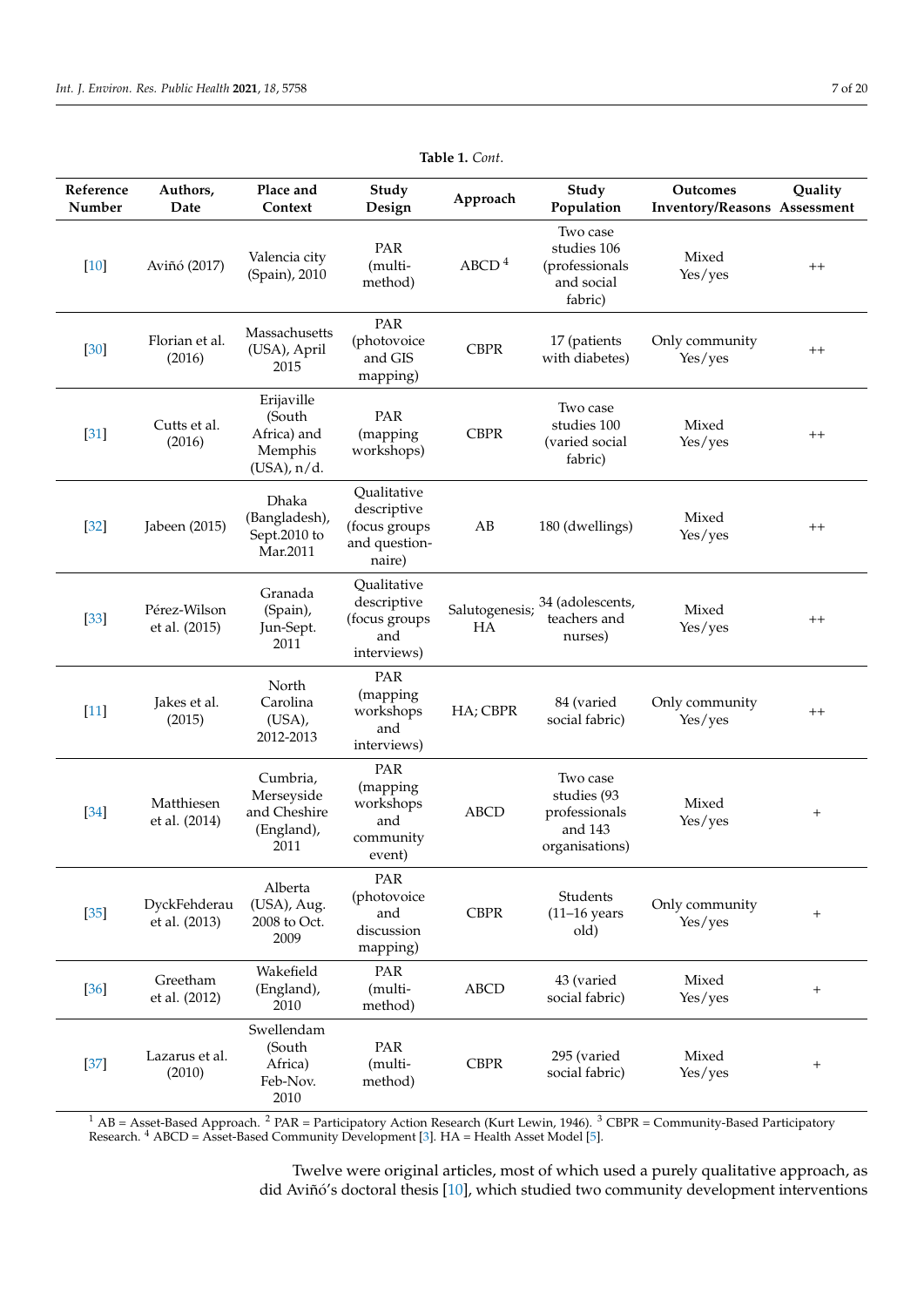using the asset-based approach, and a report describing an assessment intervention in an African community [\[37\]](#page-16-23).

An analysis of the documents finally included in the systematised review showed that a large number of the studies had been conducted in the United States (29%), Spain (21%) and England (14%). Nevertheless, also included was a study by Jabeen [\[32\]](#page-16-18) carried out in Bangladesh, the Railton Foundation's community intervention in South Africa carried out by Lazarus et al. [\[37\]](#page-16-23) and studies by Den Broeder et al. [\[29\]](#page-16-15) and O'Connor et al. [\[26\]](#page-16-12), conducted in the Netherlands and Australia, respectively. On average, the studies were performed around 2011 and half of them had been published before 2015.

As regards methodology, 10 of the 14 studies (71%) adopted Kurt Lewin's participatory action research approach, most of which (79%) used the CBPR research model [\[27](#page-16-13)[,30](#page-16-16)[,31](#page-16-17)[,35](#page-16-21)[,37\]](#page-16-23), while Aviñó [\[10\]](#page-15-9), Greetham et al. [\[36\]](#page-16-22) and Matthiesen et al. [\[34\]](#page-16-20) employed the ABCD method proposed by Kretzmann and McKnight [\[3\]](#page-15-2), and others used specific variants such as the CHAMP method for associations, which was employed by the Railton Foundation and the University of Stellenbosch in Lazarus et al. [\[37\]](#page-16-23).

The remaining studies also adopted a descriptive qualitative approach, but instead of action research techniques they employed qualitative methods such as semi-structured interviews, surveys with open-ended questions or focus/nominal groups, and the data were examined exclusively by the researchers. In general, the studies employed the "assetbased approach" (AB) or were based on Aaron Antonovsky's salutogenesis theory, as in the case of the study by Sánchez-Casado et al. [\[28\]](#page-16-14). Others, such as the studies by Pérez-Wilson et al. [\[33\]](#page-16-19) and Jakes et al. [\[11\]](#page-15-10), were based on the Health Asset (HA) model.

In this type of research, where the study participants are the subject of analysis (e.g., their behaviours, their discourses), even if they sometimes take an active part in the research, it is important for the researcher to take ethical considerations into account. However, these were only explicitly mentioned in six of the 14 studies reviewed (43%) [\[29–](#page-16-15)[31,](#page-16-17)[34,](#page-16-20)[35,](#page-16-21)[37\]](#page-16-23). However, since the report by Greetham et al. [\[36\]](#page-16-22) was a pilot study funded by the National Health Service, it can be assumed that it observed ethical principles.

Although sample size is not a criterion of quality in qualitative studies, the process of identifying participants is. An analysis of the theoretical and practical approaches on which these studies were based showed that participant sampling was mainly situational (43%), followed by intentional sampling according to a situation chosen by the researchers (36%) and convenience sampling according to accessibility (14%). In some cases, participants were recruited by means of "snowball" or "cluster" sampling [\[33\]](#page-16-19), and in others, according to relevance [\[28\]](#page-16-14) or to maximum variation, i.e., seeking to include all possible aspects of the phenomenon in the sample.

The study population and samples differed between studies. Thus, some studies focused on a specific group, as was the case of the research by Pérez-Wilson et al. [\[33\]](#page-16-19) and DyckFehderau et al. [\[35\]](#page-16-21), which sought to determine the perceptions of children or adolescents, or on groups characterised by a particular phenomenon, such as having diabetes [\[30\]](#page-16-16) or end-of-life problems [\[34\]](#page-16-20). Others, such as the study by Cutts et al. [\[31\]](#page-16-17), the thesis by Aviñó [\[10\]](#page-15-9) and the research by O'Connor et al. [\[26\]](#page-16-12) sought to compare groups from different situational contexts or generations (young people-older adults). With the exception of Cutts et al. [\[31\]](#page-16-17) and Pérez-Wilson [\[33\]](#page-16-19), none of the studies provided information on the age or sex of the study participants (*n* = 12; 86%), and only three indicated the participants' role or profession [\[28](#page-16-14)[,29](#page-16-15)[,34\]](#page-16-20).

#### *3.2. "Universal" Characteristics of Community Assets for Health*

The content analysis and categorisation process yielded the universal dimensions of community assets for health shown in Table [2,](#page-8-0) where it can be seen that three dimensions in particular ("walkability", "safety" and "participation") presented strong links with others. These conceptual links, also understood as concurrences, only explained the relationships between the categories inferred from the content analysis. Meanwhile, the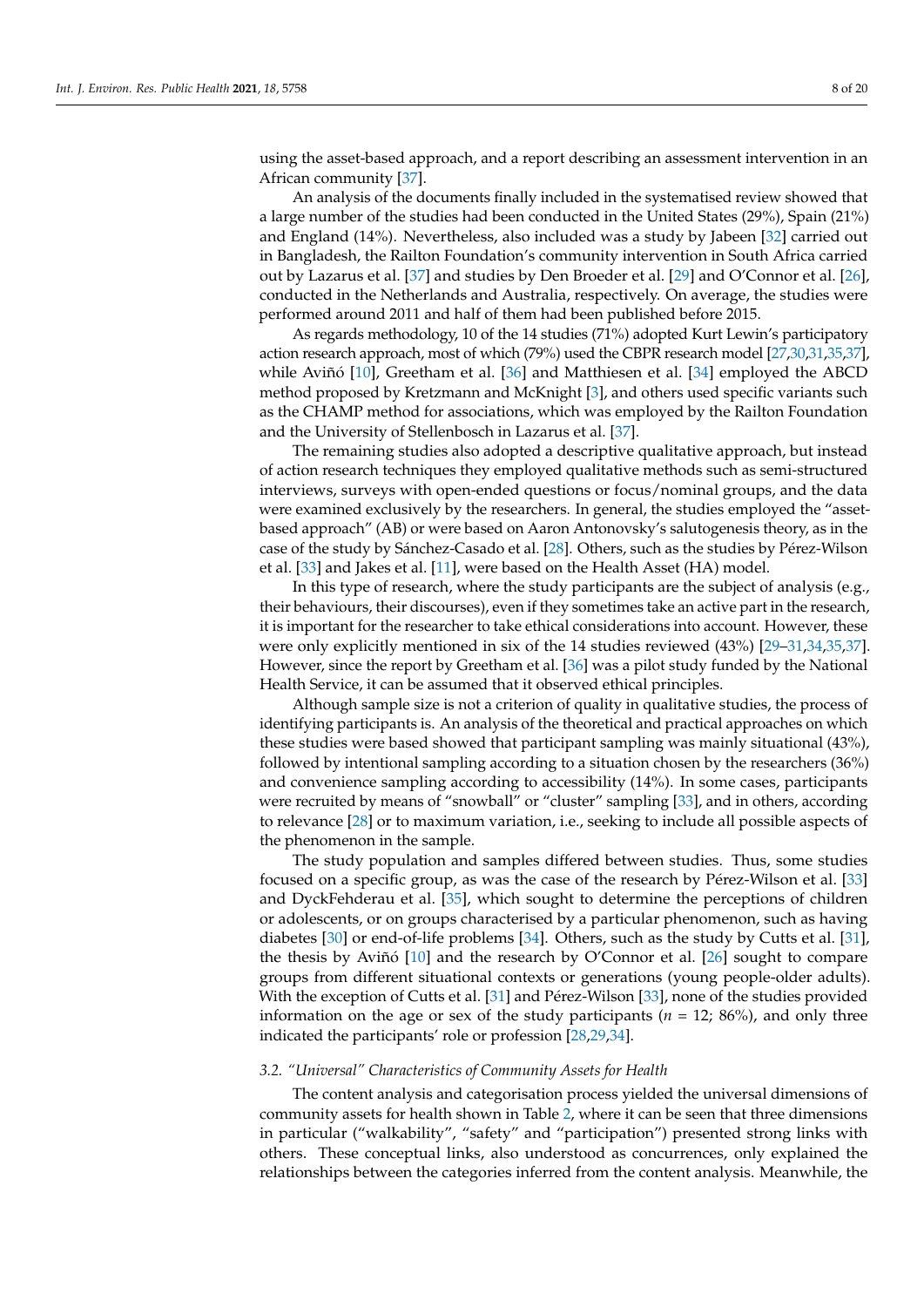most frequently codified concepts were "affordability", "maintenance-care", "naturalness" and again "safety".

| Source                   | Link                          | Origin                     |  |
|--------------------------|-------------------------------|----------------------------|--|
| Accessibility            | is cause of                   | Walkability                |  |
| Economic accessibility   | is property of                | Affordability              |  |
| Adaptability             | is property of                | Sustainability             |  |
| Appropriation            | is part of                    | Identity                   |  |
| Affordability            | is property of                | Accessibility              |  |
| Physical barriers        | is cause of                   | Walkability                |  |
| Community capital        | is associated with            | Sustainability             |  |
| Features                 | is property of                | Design                     |  |
| Comfort                  | is associated with            | Design                     |  |
| Commitment               | is property of                | Participation              |  |
| Confidence               | is cause of                   | Safety                     |  |
| Time availability        | is property of                | Opportunity                |  |
| Equity/inclusiveness     | is property of                | Intersectorality           |  |
| Equity/inclusiveness     | is associated with            | Participation              |  |
| Open spaces              | is associated with            | Public                     |  |
| Aesthetic                | is cause of                   | Walkability                |  |
| Aesthetic                | is property of                | Design                     |  |
| Strategic-reflective     | is property of                | Organisational structure   |  |
| Organisational structure | is property of                | Intersectorality           |  |
| Utility                  | is associated with            | Meaningfulness             |  |
| Previous use             | is property of                | Utility                    |  |
| Attitude                 | is associated with            | Meaningfulness             |  |
| Funcionality             | is associated with            | Multifunctionality         |  |
| Abilities                | is associated with            | Walkability                |  |
| Illumination             | is cause of                   | Safety                     |  |
| Information              | is part of                    | Legibility                 |  |
| Intersectorality         | is associated with            | Participation              |  |
| Intersectorality         | is property of                | Sustainability             |  |
| Maintenance              | is associated with            | Features                   |  |
| Maintenance              | is cause of                   | Safety                     |  |
| Fresh/nature             | is associated with            | Peace/calm                 |  |
| Opportunity              | is property of                | Affordability              |  |
| Participation            | is cause of                   | Safety                     |  |
| Participation            | is associated with            | Socialisation              |  |
| Participation            | is cause of                   | Abilities                  |  |
| Participation            | is cause of                   | Manageability/control      |  |
| Participation            | is cause of                   | Meaningfulness             |  |
| Participation            | is associated with            |                            |  |
| Stable/durable           | is property of                | Identity<br>Sustainability |  |
| Proximity                | is cause of                   | Walkability                |  |
| Safety                   |                               | Walkability                |  |
| Security                 | is cause of<br>is part of     | Safety                     |  |
| Socialisation            | is associated with            | Safety                     |  |
| Socialisation            | is cause of                   | Abilities                  |  |
| Adaptability             |                               | Sustainability             |  |
| Mixed land uses          | is property of<br>is cause of |                            |  |
|                          | is associated with            | Walkability                |  |
| Variety (offer/service)  |                               | Funcionality               |  |
| Variety (offer/service)  | noname                        | Multifunctionality         |  |

<span id="page-8-0"></span>**Table 2.** Concepts and concurrences identified in the content analysis. ATLAS.ti.

We also categorised the key needs that participants frequently referred to in their personal orientation when assigning a value to a resource. From highest to lowest frequency of occurrence in the texts, the most frequently coded needs were: health (need)–activity (need)–fun/leisure (need)–role and relationships (need).

After conducting in-depth literature reviews for each of the concepts, 14 dimensions were identified, encompassing 24 categories and 145 items (Table [3\)](#page-9-0).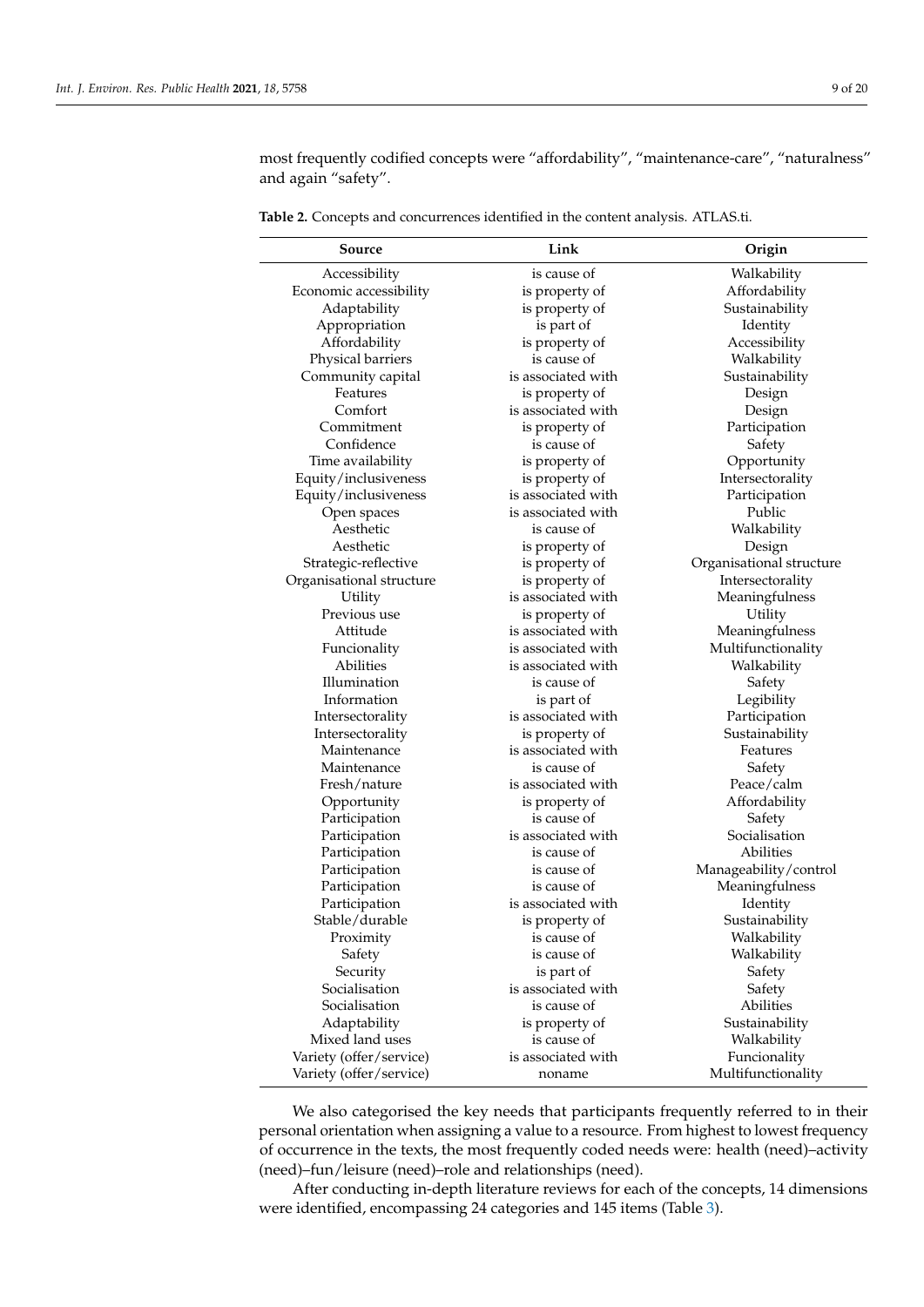| <b>Dimension</b>     | Categories                   | Concepts                  |  |
|----------------------|------------------------------|---------------------------|--|
| Utility              |                              | Fundamental needs         |  |
|                      | Subjective Norm              |                           |  |
| Intention (personal) | Attitude                     |                           |  |
|                      | Motivation and desire        |                           |  |
| Previous use         |                              |                           |  |
|                      | Circumstances                |                           |  |
| Affordability        | Opportunity                  | Time                      |  |
|                      | Economic accessibility       |                           |  |
| Proximity            |                              |                           |  |
| Walkability          |                              | Rectitude                 |  |
|                      |                              | Integrity                 |  |
| Connectivity         |                              |                           |  |
| Legibility           | Visibility                   |                           |  |
|                      | Transparency/clarity         |                           |  |
|                      | Singularity                  |                           |  |
| Identity             | Appropriability              |                           |  |
|                      | Attachment                   |                           |  |
|                      | Configuration                | Features/Characteristics  |  |
|                      |                              | Aesthetic                 |  |
| Design               | Funcionality                 | Flexibility               |  |
|                      |                              | Multifuncionality         |  |
|                      | Comfort                      |                           |  |
| Safety               | Security (perceived)         |                           |  |
|                      | Security (objetive)          |                           |  |
| Diversity            |                              | Quantity                  |  |
|                      |                              | Variety                   |  |
| Public               | Public                       |                           |  |
|                      | Privacy                      |                           |  |
|                      | Durability                   | Maintenance               |  |
|                      | Economic sustainability      | Social cost effectiveness |  |
|                      | Environmental sustainability |                           |  |
| Sustainability       |                              | Participation             |  |
|                      | Centrality                   | Betweenness centrality    |  |
|                      |                              | Closeness                 |  |
|                      | Equity                       |                           |  |
|                      | Inclusiveness                |                           |  |

<span id="page-9-0"></span>**Table 3.** Dimensions and categories of community assets for health.

# 3.2.1. Utility

Underlying the interpretation of a resource as meaningful for the individual or community was the condition of "utility", and these concepts were directly related, i.e., a resource was meaningful when it was useful. However, utility is not an inherent or intrinsic dimension of a resource, but is subjective in nature and varies according to the needs, values and culture of individuals and communities. According to Abraham Maslow's model of the hierarchy of human needs or motivations [\[38\]](#page-16-24), awareness of a need will generate a desire to meet it.

Among the factors external to a resource, utility is the first dimension that can be assessed, in terms of the capacity of the resource to meet the needs or demands of the community [\[39\]](#page-16-25).

# 3.2.2. Intention

According to Azjen [\[40\]](#page-17-0), "attitude" precedes behavioural "intention". The Theory of Planned Behaviour (TPB) provides an insight into the interaction of dimensions that contribute to the behavioural process of any individual, particularly as regards the decision chain involved in using a resource: "previous use" and "perceived accessibility" [\[41\]](#page-17-1).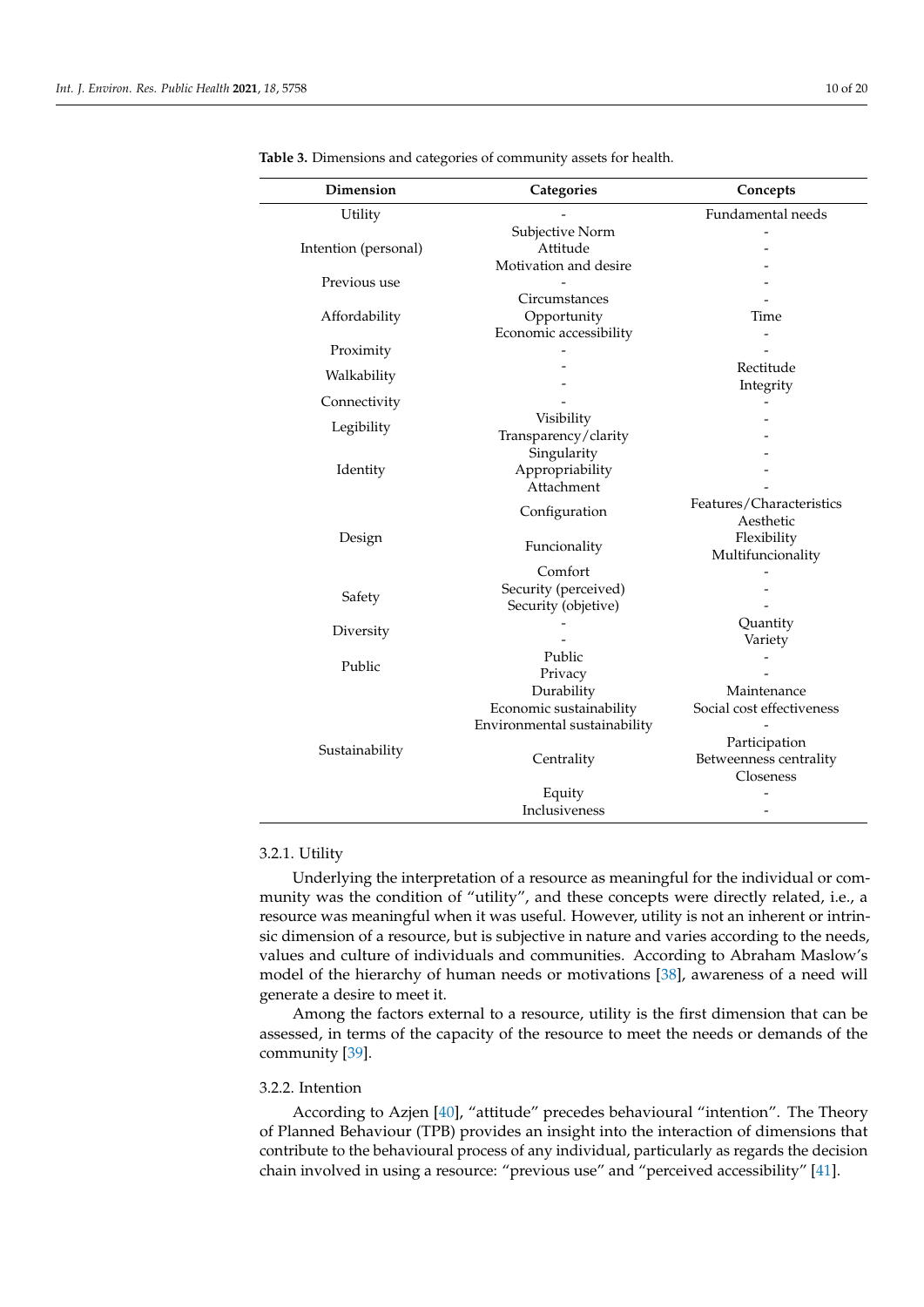*"[* . . . *] Among the identifed internal assets were well-being, happiness, a positive attitude towards health, self-confdence, acceptance, respect, self-esteem and the ability to handle difculties and challenges"* [\[42\]](#page-17-2) (p. 258)

According to the Theory of Reasoned Action, an extension of the TPB, intention is the primary motivator of behaviour, and is understood as a function of two independent constructs: Subjective Norm and Attitudes [\[40\]](#page-17-0). As can be seen in Van Kamp et al. [\[18\]](#page-16-4), environmental quality is a complex issue involving subjective perceptions, attitudes and values that vary between groups and individuals. Consequently, the more positive an attitude and the more consistent it is with subjective norms, the stronger the intention will be, thus motivating a greater effort to carry out an activity or behaviour. However, actual behaviour may differ from intended behaviour, because individuals do not have sufficient control over all the variables that condition it. They will be more motivated when they perceive that their behaviour can lead to success. This perception of control will depend on the degree of difficulty or the belief that this can be overcome and on the perception of internal control versus the influence of external factors [\[43](#page-17-3)[,44\]](#page-17-4).

#### 3.2.3. Previous Use

Our content analysis revealed several perceptions of the participants in the studies analysed regarding the influence of their previous use of a resource on whether or not they perceived it as a health asset. A shortcoming of the Theory of Planned Behaviour is that it does not consider the influence of past behaviour when predicting future behaviour. Several studies also indicated that inclusion of a "previous use" behavioural variable in the TPB theory improved the predictive capacity of the model [\[43](#page-17-3)[,44\]](#page-17-4).

3.2.4. Accesibility (Perceived): Affordability, Proximity, Walkability, Connectivity and Legibility

While the vast majority of the studies referred to accessibility as synonymous with proximity or availability, such an interpretation is neither conceptually nor practically correct [\[45\]](#page-17-5). Numerous studies revealed inconsistencies between measures according to quantitative standards and the subjective interpretation of accessibility [\[41\]](#page-17-1).

To speak of perceived accessibility implies considering it as a property of the individual with respect to the resource and the environment. As Pirie (1979) noted, "accessibility is always created and is not just something to be had by virtue of one's locale" [\[46\]](#page-17-6) (p. 307).

The inductive analysis enabled us to organise accessibility according to the following broad categories: affordability, proximity, walkability, connectivity and legibility.

The concept of proximity is frequently mentioned in the literature and concrete proposals have been made for its measurement. However, several studies have indicated a discrepancy between actual physical distance and the known distance [\[8,](#page-15-7)[47\]](#page-17-7). Consequently, numerous researchers prefer to set proximity thresholds in terms of time, ranging from 5 min (400 m) to 30 min (2400 m) as the ideal distance for walking [\[48](#page-17-8)[,49\]](#page-17-9), or to measure proximity according to territorial delimitations such as communities or districts (1200– 1600 m) [\[48](#page-17-8)[,50–](#page-17-10)[56\]](#page-17-11), smaller areas such as neighbourhoods, not exceeding 10 min walking time  $[49,57-60]$  $[49,57-60]$  $[49,57-60]$  or according to "activity areas"  $[61]$ .

*"[* . . . *] the long distance, as well as a lack of information are the primary reasons why some societies are excluded from getting access to health services"* [\[62\]](#page-17-15) (p. 6).

In addition to the proximity of a resource, it is necessary to consider how the individual accesses it. The concepts of "connectivity" by means of transport and "walkability" in the sense of sufficient environmental quality to move from one resource to another on foot appeared frequently in the content analysis. Walkabilty is also often mentioned in the literature in relation to factors such as the aesthetics of a route, the diversity of land uses that attract the walker's attention and the condition or maintenance of the road and lighting.

It is often related to the "three Ds" (density, design and diversity) proposed by Leslie in the *walkability index* [\[53](#page-17-16)[,55](#page-17-17)[,56](#page-17-11)[,63–](#page-17-18)[65\]](#page-17-19). It has been found that the perceived design or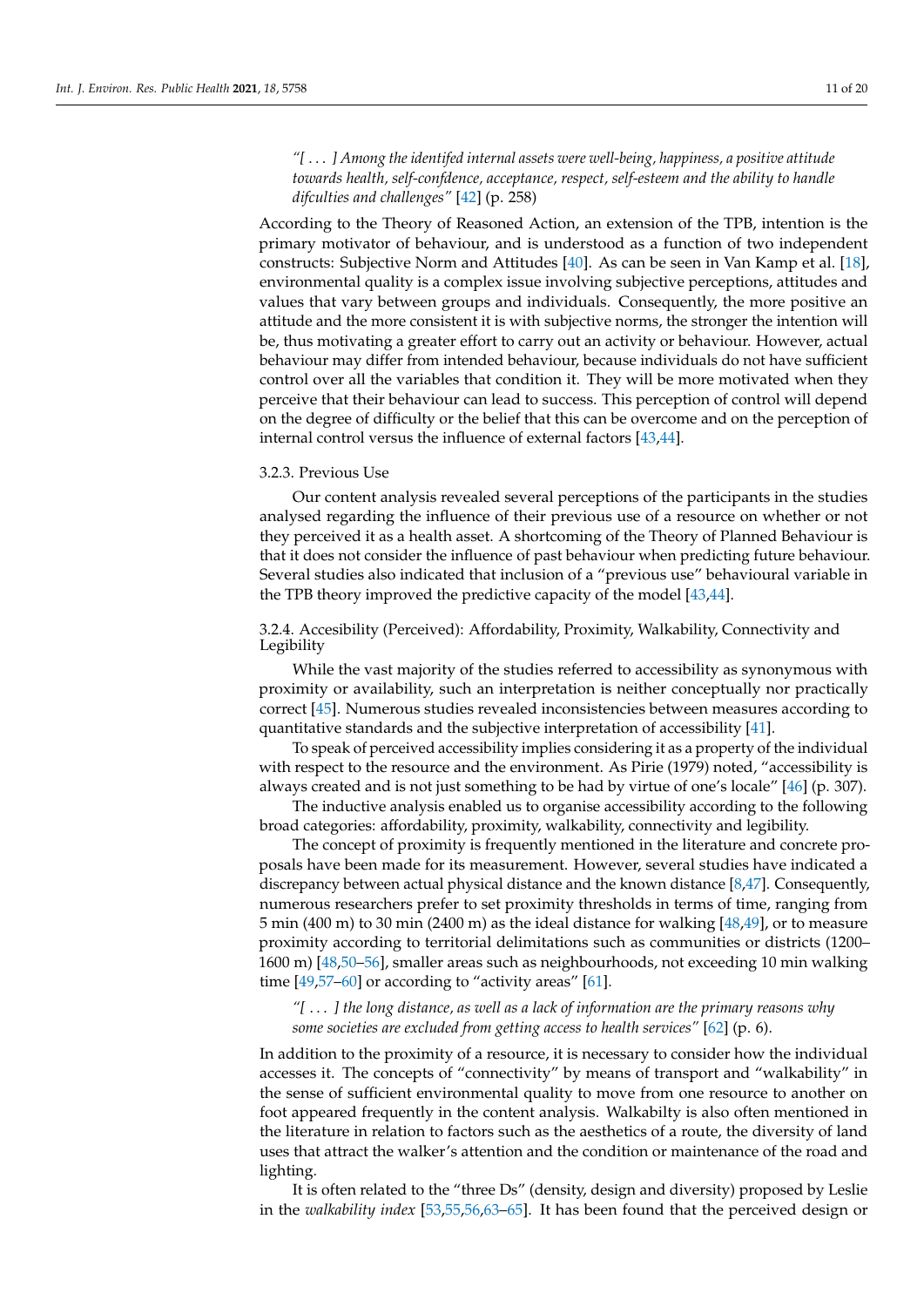configuration of a space is an influential factor in people's attitudes towards walkability. Directness, route integrity and mixed land uses influence this perception [\[53,](#page-17-16)[63,](#page-17-18)[66](#page-17-20)[–68\]](#page-17-21).

Lack of transport is an issue that resurfaced constantly in the studies analysed and in the literature in general. "Connectivity" was categorised as all statements referring to the ease or otherwise of access to a resource via public transport or private car [\[48,](#page-17-8)[69](#page-18-0)[–72\]](#page-18-1). Millward et al. [\[68\]](#page-17-21) advocate the frequent use of 400 m distance thresholds when planning public transport routes and stops.

*"[* . . . *] Transport and connectivity was a dimension that the professionals considered health enhancing. The professionals regarded the traffic infrastructure"* [\[29\]](#page-16-15) (p. 7)

*"Lack of accessible and reliable public transportation may increase the need for financial resources, to have extra time or having to roll long distances to get to the asset of interest"* [\[73\]](#page-18-2) (p. 7).

*"Poor transport and communication infrastructure in many rural communities are noted to exclude many from having adequate access to healthcare"* [\[62\]](#page-17-15) (p. 6).

Other equally important categories that influence perceptions of a resource as accessible are the factors of "legibility" and "affordability". Legibility refers to the visibility of a resource in a territory in relation to its physical transparency and the information on or dissemination of its services.

*"Accessible information and resources shared between organisations in the community [* . . . *] Available in print and on line"* [\[34\]](#page-16-20) (p. 311)

Meanwhile, the category of affordability includes factors related to individual circumstances or particularities (e.g., physical, cognitive, mental) and the idea of economic accessibility and time opportunities [\[13](#page-16-1)[,31](#page-16-17)[,45,](#page-17-5)[51,](#page-17-22)[74\]](#page-18-3). Again, according to the TPB, when there is an opportunity to act, intention is converted into behaviour [\[44\]](#page-17-4).

*"[* . . . *] large food purchases were sometimes made at supermarkets outside of town to access a wider range of foods at potentially lower prices"* [\[75\]](#page-18-4) (p. 3).

#### 3.2.5. Identity

"Identity" refers to an individual's feeling of attachment to physical places or spaces, which generates self-esteem and a unique bond. A very clear example of this is religious resources, which satisfy the basic need for "values and beliefs":

*"Churches give a sense of hope. People respect church..."* [\[31\]](#page-16-17) (p. 11). *"Several participants described their active involvement in religious traditions, but they mentioned the inconvenience of not having a church where they could hold mass"* [\[76\]](#page-18-5) (p. 8).

Social identity and place identity are closely related [\[77](#page-18-6)[,78\]](#page-18-7). For a space or resource to be considered a symbolic space, it must be socially perceived as prototypical, i.e., paradigmatic or representative of the category on which social identity is based.

In our content analysis, we found references to the dimension of identity in several closely related concepts. The last taxonomy in this dimension was organised according to the 20-item Urban Identity Scale by Lalli and Thomas [\[79\]](#page-18-8). This includes singularity, appropriability and attachment. "Singularity" is the quality of being extraordinary, rare, excellent or out of the ordinary in comparison with similar elements, perhaps because of its historical-cultural particularity [\[10,](#page-15-9)[70,](#page-18-9)[80–](#page-18-10)[82\]](#page-18-11). "Appropriability" comes from the concept of appropriation of place, when an individual interacts with the environment and appropriates its social meanings [\[83\]](#page-18-12). However, people sometimes value the existence of some resources, such as parks, even when they do not use them, "just for being there" or "just having them around", for their indirect or future benefits or for third parties [\[41,](#page-17-1)[84\]](#page-18-13). "Attachment" may be physical, with an individual feeling part of a place, or social, through a feeling of durability and immutability [\[79](#page-18-8)[,85\]](#page-18-14).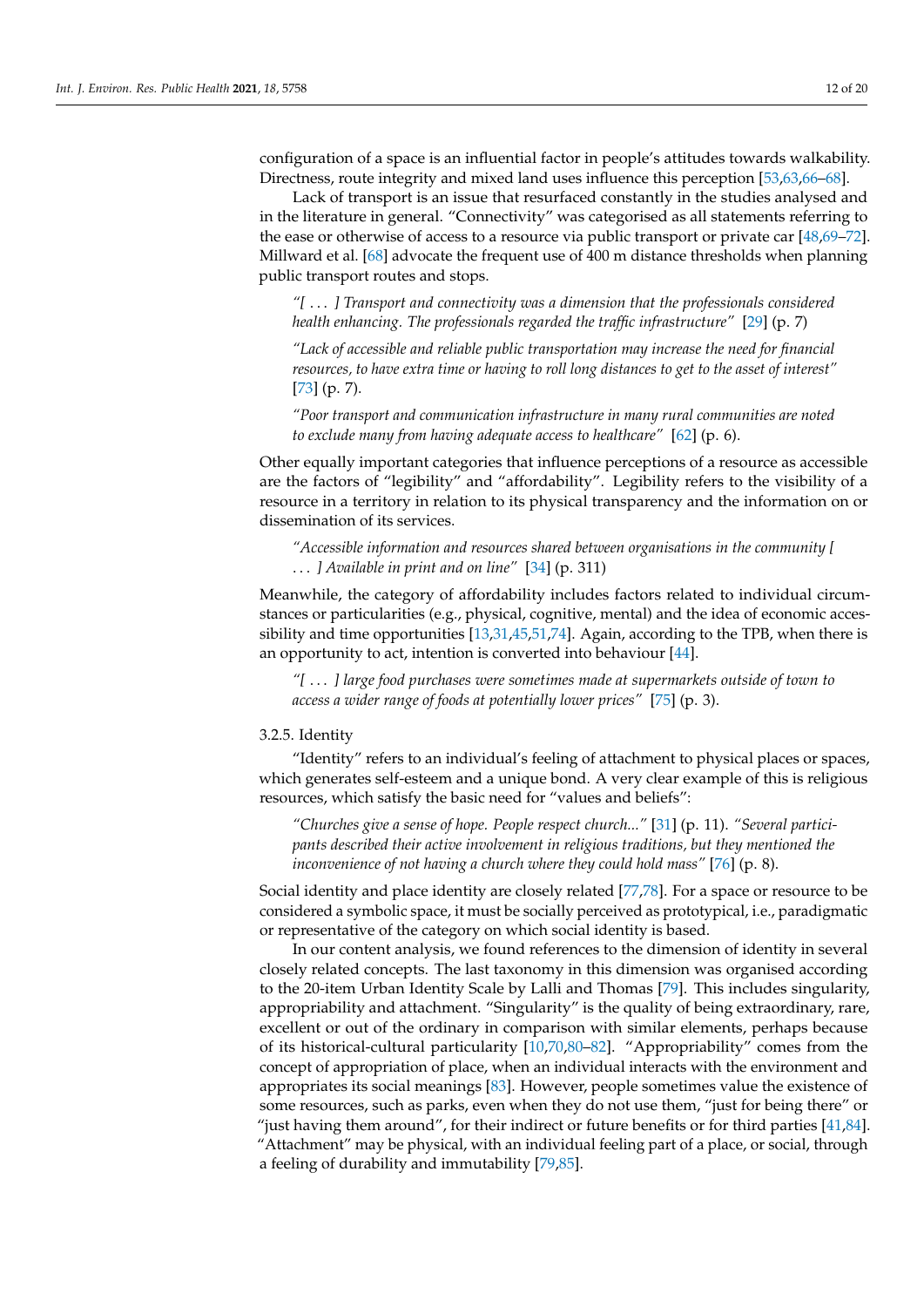# 3.2.6. Design

Design encompasses the ideas of configuration, functionality and comfort, in parallel with the principles proposed by Vitruvius—*venustas, utilitas, firmitas*— and according to the items organised using the Design Quality Indicator scale [\[86\]](#page-18-15).

Configuration refers to the factors of composition and organisation of a resource and of the space, form and materials, but also to character and beauty (aesthetics), such as the "green roofs" widely referred to in the studies reviewed [\[45,](#page-17-5)[87–](#page-18-16)[89\]](#page-18-17). Physical attributes are given most importance in quality analysis, whereas organisational and social characteristics receive relatively little attention [\[39\]](#page-16-25).

The "functionality" of resources also receives attention, in terms of the capacity of a resource to perform various functions, or the multifunctionality of an asset that simultaneously serves several fundamental needs: "*Schools should have more functions to include the community*" [\[37\]](#page-16-23) (p. 65).

Comfort is a conceptual category that includes all references to friendliness and pleasantness, such as hygrothermal comfort, acoustic comfort, air quality comfort or visual comfort [\[90\]](#page-18-18).

#### 3.2.7. Safety (Perceived and Objective)

Our content analysis revealed that the concept of "safety" is shaped by subjective perception—whether individual or collective—and by objective measurements, albeit these are usually interpreted subjectivity. While this is the case in most of the dimensions mentioned above, in the case of "safety" it is more common to find discourses that address objective issues such as crime rates, human presence or infrastructure deficiencies:

*"Safety concerns ranged from environmental hazards and limitations of the physical environment (e.g., few parks and green areas; poor maintenance of existing parks) to neighborhood threats (e.g., thefts, gangs, vandalism) and domestic violence."* [\[91\]](#page-18-19) (p. 5).

*"[* . . . *] adolescents felt afraid to use those green spaces because ofthe presence of gang activity and drug sales. Youth expressed the need for more safe recreation facilities that are appropriate for adolescents and equipped* . . . *"* [\[76\]](#page-18-5) (p. 8).

The data show that people who live in safe and friendly environments are more active and make use of resources [\[82,](#page-18-11)[92\]](#page-18-20).

A number of studies have associated perceptions of safety with high levels of participation, for example in an association or in an open space [\[31\]](#page-16-17). Participating in and engaging with a resource increases an individual's confidence, and this in turn improves perceptions of safety.

# 3.2.8. Diversity

The dimension of diversity was created to capture ideas about the range of health assets in a territory (external perspective) and the "variety of supply" or of facilities for the same function (internal perspective), and is related to the ideas of availability and affordability: "*large food purchases were sometimes made at supermarkets outside of town to access a wider range of foods at potentially lower prices*" [\[75\]](#page-18-4) (p. 3).

The greater the internal diversity —for example, the diversity of fruit or vegetables in a grocery shop, of vegetation in a park or of activities in a cultural association or sports centre—the more valuable a health asset is considered to be. From the perspective of context, diversity refers to a community or territory's endowment in terms of number and variety of resources that perform the same function. Thus, the lower the endowment of a resource in a territory, the higher the value of that resource because of its scarcity. Shannon's diversity formula yields objective measures of diversity, but other specific scales also exist depending on the resource analysed, such as the *Nutrition Environment Measures Survey* (NEMS) for restaurants or convenience stores [\[93\]](#page-18-21).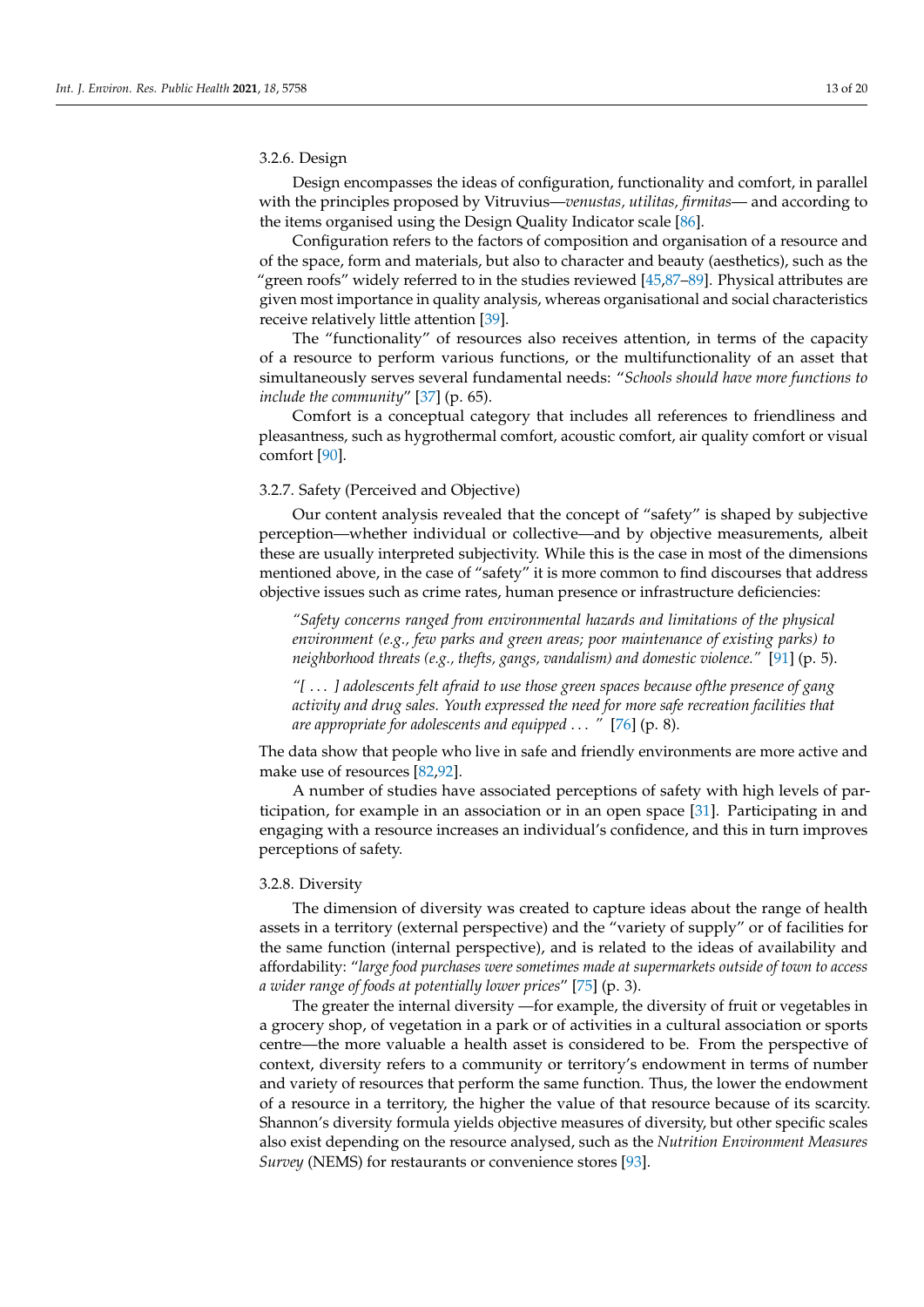# 3.2.9. Public

The idea of "public" encompasses the perceptions of identity that users have of resources that are not intended for proprietary or exclusive use, whether for financial or other reasons: "*If you have to pay, then it's not really a [community]*" [\[91\]](#page-18-19) (p. 6).

However, we also decided to include participants' references to private resources in this dimension.

# 3.2.10. Sustainability

The sustainability dimension encompasses a wide range of concepts, such as the resilience of an asset over time, its intersectorality or community participation, and other values such as environmental sustainability and its role in reducing social inequalities.

At the United Nations Summit on Environment and Development in Rio de Janeiro (1992), the concept of "sustainable development" was defined as a system that seeks a balance between economic, social and environmental development processes.

Thus, an asset should be durable, socially profitable, environmentally friendly and a guarantor of greater social capital and equity [\[94\]](#page-18-22).

The durability of a resource will depend on the physical condition of the site (maintenance) and on human activity (leadership, human team), in so far as these affect its functioning or organisation:

*"[* . . . *] the capacity of a system to maintain structure and function when faced with shocks and change" "[* . . . *] resilience-building in social-ecological systems are structured scenarios and active adaptive management"* [\[95\]](#page-18-23) (p. 49).

The concepts of inclusion and participation are also related to the sustainability of a resource from a social perspective, and both refer to a resource in its territory (intersectorality) and to the community in the functioning and durability of the resource [\[96\]](#page-18-24).

Intersectorality is linked to the construct of sustainability, and includes concepts such as adaptability, stability and transformability, in the sense of innovation: "*Forge links to existing structures/organisations for on-going sustainability*" [\[34\]](#page-16-20) (p. 311). The cross-sectoral activity of a resource, or its degree of participation in the community, can be understood as the number of actors who come into direct contact with its activity. The use of quantitative network analysis methods has been proposed to understand the "centrality" of the resource in a territory [\[97\]](#page-19-0).

The concept of "socialisation" is closely related to participation, although they do not always go hand in hand. This category can be defined as the social capital of resources, which fosters social relations and frequently refers to resources such as parks or cafés: "*[* . . . *] healthcare users are proud of the market and point at the cafeterias as hubs of socialisation*" [\[98\]](#page-19-1) (p. 9).

Lastly, "inclusiveness" and empowerment in the functioning of a resource allow for the creation of spaces of exchange that help to promote equity, where everyone is treated respectfully and on an equal footing according to their capacities and needs [\[11,](#page-15-10)[99\]](#page-19-2).

#### **4. Discussion**

This study provides a comprehensive systematised review of the literature on health asset mapping and for the first time differentiates the dimensions and concepts that "universally" define a resource as a community asset for health.

Asset mapping is only the first stage of a process aimed at connecting and mobilising assets [\[36\]](#page-16-22), and as can be seen in most practical guides [\[36,](#page-16-22)[100](#page-19-3)[,101\]](#page-19-4). The next step is to prioritise/weight the assets identified before undertaking strategic actions. This stage is often particularly complex because in many cases it is ambiguous for citizens and highly variable depending on who performs it.

This may explain why our systematised review and literature searches revealed that many of the studies describing asset mapping experiences used this procedure as a means to engage local communities in the process, presenting their results as an inventory of intrapersonal strengths or of community assets for health; however, these failed to provide an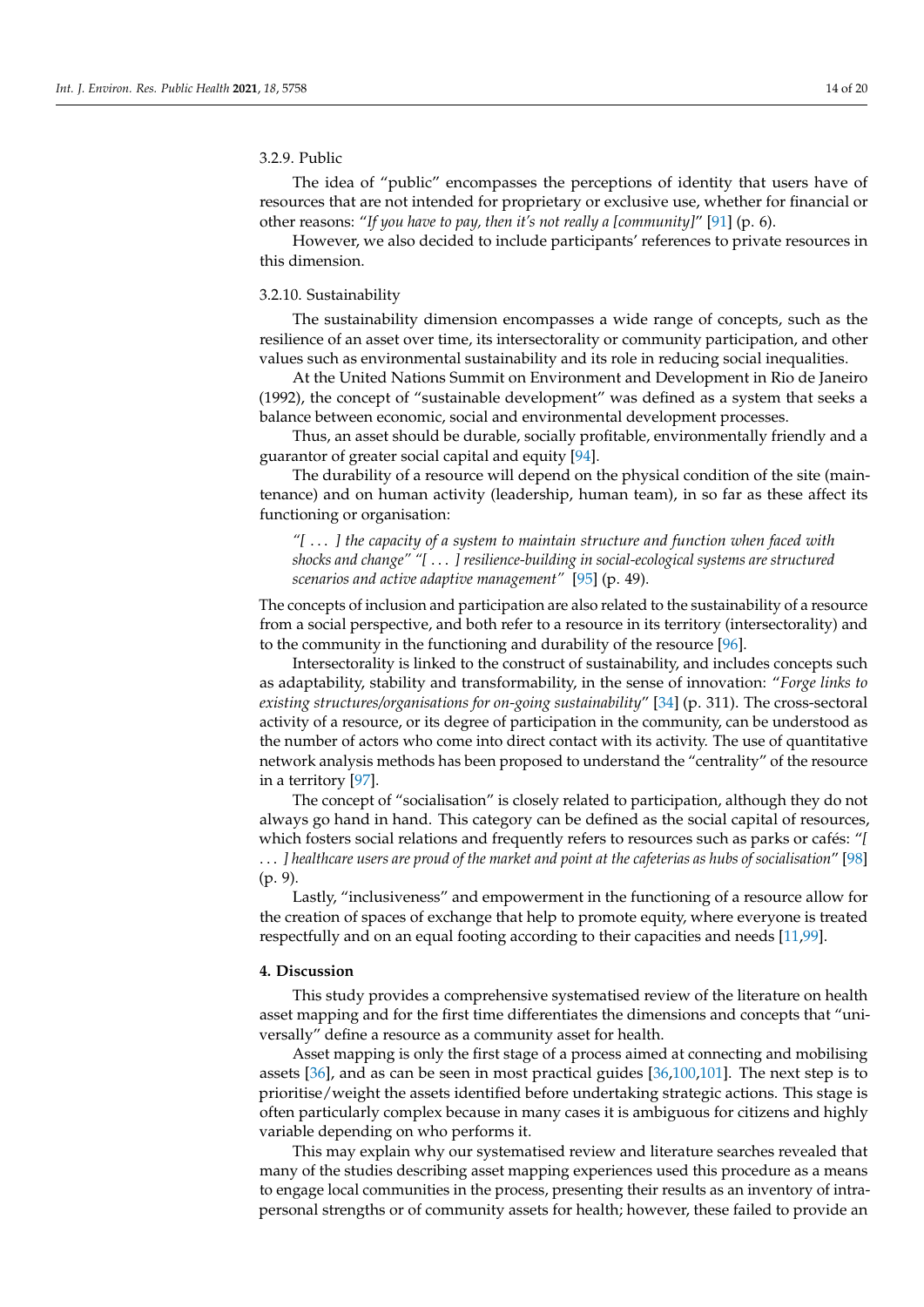overview of the territory's health, or were not used to plan possible community strategies or health promotion interventions. This finding has been reported by other authors such as Morgan and Ziglio [\[5\]](#page-15-4), Pons-Vigués et al. [\[98\]](#page-19-1) and more recently Van Bortel et al. [\[102\]](#page-19-5). Our results show that there has generally been an attempt to map individual, relational or environmental assets, paying attention to protective or health-promoting factors rather than asking the question "why"? Much effort has been invested in identifying these assets (at personal, societal or community level, and in different contexts), rather than in determining the motives that drive individuals or the community to strengthen some resources, or the common qualities that explain why more than one individual perceives a resource as a community asset for health and the conditions that determine such perceptions. Knowing these dimensions and how they are interrelated, unifying criteria, helps to simplify asset mapping actions, differentiating these from other resources, and will facilitate the process for administrators to promote community interventions that improve health.

Moreover, it is also noteworthy that many of the studies reviewed, and some of the studies included in the content analysis, analysed personal-social assets separately from physical assets. This over-emphasis on individual and collective psychosocial resources and the accompanying silence concerning material assets has been criticised by authors such as Friedli [\[19\]](#page-16-5) and O'Connor et al. [\[26\]](#page-16-12).

In agreement with our review, McLean and McNeice (2012) as cited in Friedli [\[19\]](#page-16-5) have observed that many asset mapping studies or projects are "case study" assessments, rendering it impossible to answer questions about the effectiveness of such interventions, because an asset-based approach to public health assumes certain inherent community circumstances that render more traditional assessment methods, such as the randomised control trial, less useful and at times inappropriate [\[20\]](#page-16-6). Similarly to our review, Agdal, Midtgard and Meidell [\[103\]](#page-19-6) observed that the participatory action research (PAR) method is used as a foundation for the mapping process.

In line with the widespread interest in determining synergies between the salutogenic approach and the deficit approach to leverage the complementarity of both, recognising the dialectic links between needs and assets [\[14](#page-16-2)[,16](#page-16-26)[,17\]](#page-16-3), our systematised review has enabled us to identify the needs that are most closely related to the mapped assets. The model proposed in this study can be used to assess resources based on the fundamental needs that render them meaningful. In this way, asset maps acquire a more dynamic condition that changes as the needs of the community do, and certain resources that were not previously health assets have the option and potential to be so. The result is 14 dimensions and 25 subcategories that form a guide to perceptual and objective considerations that the extensive literature in various disciplines (from social and environmental psychology to ecology, urban planning and economics) supports as meaningful aspects with health outcomes.

To the best of our knowledge, no previous study of health assets has attempted to identify the dimensions that characterise the salutogenic capacity of community resources. However, we did find reviews that examined categorical variables for specific environments or contexts, such as parks or other public spaces [\[104](#page-19-7)[,105\]](#page-19-8) and leisure resources [\[81\]](#page-18-25); or that were related to specific needs or dimensions such as accessibility [\[106\]](#page-19-9), walkability [\[107\]](#page-19-10), design [\[39\]](#page-16-25), and sustainability [\[108\]](#page-19-11); or that were based on other related approaches, such as the study by Badland et al. [\[69\]](#page-18-0), which concludes with a list of criteria for measuring the social determinants of health, and the study by Smith et al. [\[109\]](#page-19-12) on "liveability". The proposed model connects these variables of influence on health, and adds the focus of meaningfulness for the individual or the community.

#### **5. Conclusions**

Our study demonstrates the paucity of research specifically aimed at identifying the characteristics of health assets or determining the reasons why one asset or another is identified in the mapping process.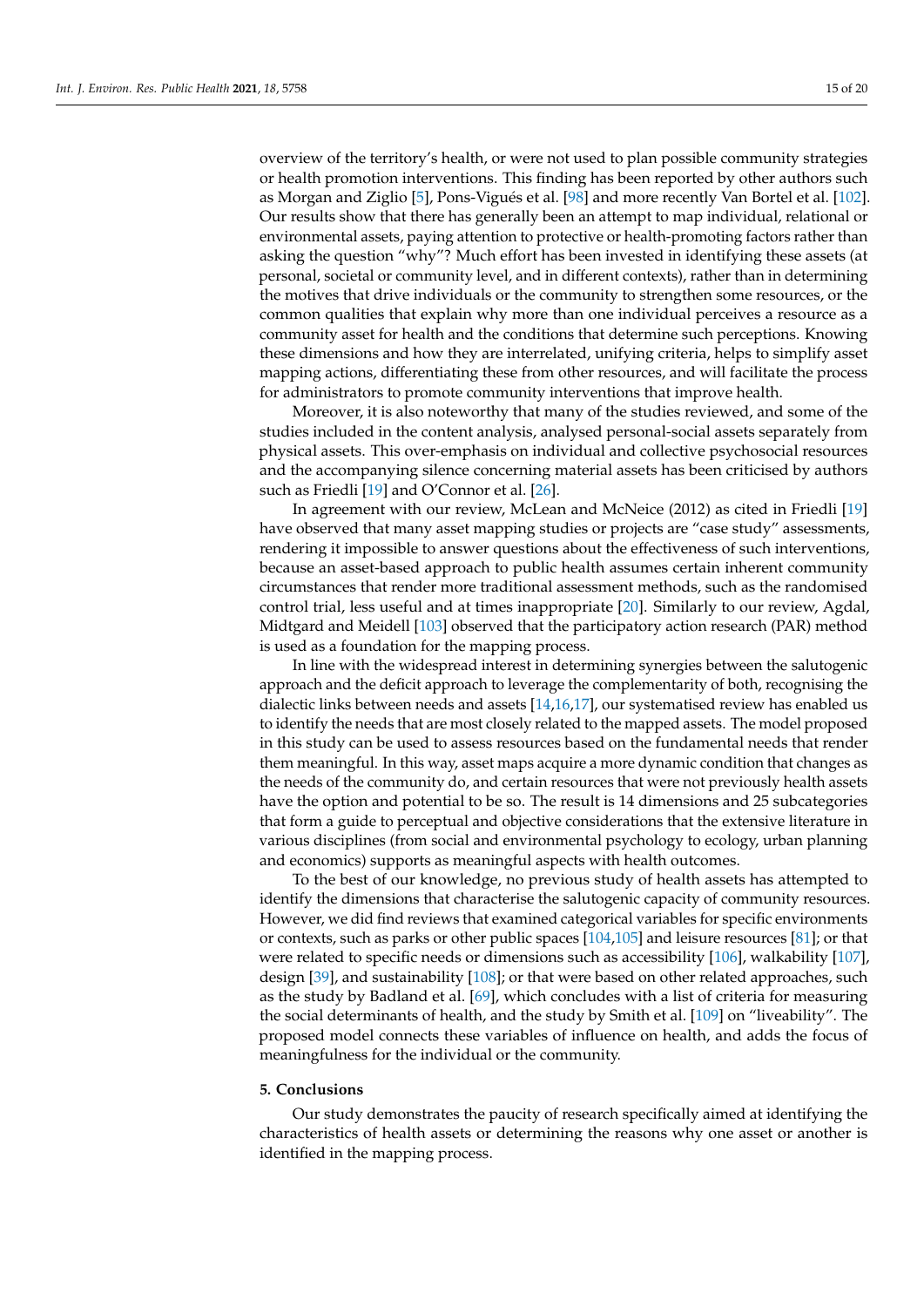The dimensions identified by means of our systematised review were accompanied by in-depth, cross-disciplinary reviews of these concepts that enabled us to specify particular indicators or appropriate items for each of them.

Our proposal links Aaron Antonov sky's salutogenic orientation (in the sense of manageability, comprehensibility and meaningfulness) with the health asset mapping approach, itself grounded in basic human needs and dimensions related to design, diversity, sustainability and other determinants. Moreover, it differs from previous studies in that it includes dimensions that refer to the meaningfulness of an asset for the individual (utility, intention, previous use, and even the dimension of identity).

Our proposal contributes to the necessary construction of a standardised method that adopts the salutogenic approach, oriented towards health equity and based on measurable and verifiable criteria. It is important to guide assessment not only of the results, but also of the process carried out, to ensure the principles of equity and "true participation" of the community.

**Author Contributions:** Conceptualisation, P.A.S.-R., J.S.-V., V.G.-C. and J.R.M.-R.; methodology, P.A.S.-R., J.S.-V. and J.R.M.-R.; software, P.M., T.H.N.; J.D.S.-M.; validation, P.A.S.-R., J.S.-V., V.G.-C. lero, P.M., T.H.N.; J.D.S.-M. and J.R.M.-R.; formal analysis, P.A.S.-R., J.S.-V., V.G.-C.; investigation, P.A.S.-R., J.S.-V., P.M., T.H.N.; J.D.S.-M. and J.R.M.-R.; resources, P.M., T.H.N.; J.D.S.-M.; data curation, P.A.S.-R., J.S.-V., V.G.-C., P.M., T.H.N.; J.D.S.-M. and J.R.M.-R.; writing— P.A.S.-R., J.S.-V. and J.R.M.-R.; writing—review and editing, P.A.S.-R., J.S.-V., V.G.-C., P.M., T.H.N.; J.D.S.-M. and J.R.M.-R.; P.A.S.-R., J.S.-V., V.G.-C., P.M., T.H.N.; J.D.S.-M. and J.R.M.-R.; supervision, P.A.S.-R., J.S.-V., P.M., T.H.N.; J.D.S.-M. and J.R.M.-R.; project administration, P.A.S.-R., J.S.-V. and J.R.M.-R.; funding acquisition, P.A.S.-R., J.S.-V., V.G.-C., P.M., T.H.N.; J.D.S.-M. and J.R.M.-R. All authors have read and agreed to the published version of the manuscript.

**Funding:** This research received no external funding.

**Institutional Review Board Statement:** Not applicable.

**Informed Consent Statement:** Not applicable.

**Data Availability Statement:** The data is presented in the paper.

**Conflicts of Interest:** The authors declare no conflict of interest.

#### **References**

- <span id="page-15-0"></span>1. Antonovsky, A. *Health, Stress, and Coping. New Perspectives on Mental and Physical Well-Being*, 3rd ed.; Jossey-Bass Publishers: San Francisco, CA, USA, 1979.
- <span id="page-15-1"></span>2. Antonovsky, A. *Unraveling the Mystery of Health: How People Manage Stress and Stay Well*; Jossey-Bass Publishers: San Francisco, CA, USA, 2012.
- <span id="page-15-2"></span>3. Kretzmann, J.P.; McKnight, J.L. *Building Communities from the Inside Out: A Path toward Finding and Mobilizing a Community's Assets*; School of Education and Social Policy Northwestern University: Evanston, IL, USA, 1993.
- <span id="page-15-3"></span>4. Eriksson, M.; Lindström, B. Bringing it all together: The salutogenic response to some of the most pertinent public health dilemmas. In *Health Assets in a Global Context: Theory, Methods, Action; Morgan, A., Favies, M., Ziglio, E., Eds.; Springer: New* York, NY, USA, 2010; Chapter 18; pp. 339–351. [\[CrossRef\]](http://doi.org/10.1007/978-1-4419-5921-8)
- <span id="page-15-4"></span>5. Morgan, A.; Ziglio, E. Revitalising the evidence base for public health: An assets model. *Promot. Educ.* **2007**, *14*, 17–22. [\[CrossRef\]](http://doi.org/10.1177/10253823070140020701x)
- <span id="page-15-5"></span>6. Scales, P.C.; Leffert, N. *Developmental Assets: A Synthesis of the Scientific Research on Adolescent Development*, 2nd ed.; Search Institute: Minneapolis, MN, USA, 1999; 281p, ISBN 1-57482-338-8.
- <span id="page-15-6"></span>7. Antonovsky, A. The salutogenic model as a theory to guide health promotion. *Health Promot. Int.* **1996**, *11*, 11–18. [\[CrossRef\]](http://doi.org/10.1093/heapro/11.1.11)
- <span id="page-15-7"></span>8. Mittelmark, M.B.; Sagy, S.; Eriksson, M.; Bauer, G.F.; Pelikan, J.M.; Lindström, B.; Espnes, G.A. *The Handbook of Salutogenesis*; Springer: Cham, Switzerland, 2017; p. 461. Available online: <https://www.ncbi.nlm.nih.gov/books/NBK435831/> (accessed on 20 March 2018).
- <span id="page-15-8"></span>9. Rotegård, A.K.; Moore, S.M.; Fagermoen, M.S.; Ruland, C.M. Health assets: A concept analysis. *Int. J. Nurs. Stud.* **2010**, *47*, 513–525. [\[CrossRef\]](http://doi.org/10.1016/j.ijnurstu.2009.09.005)
- <span id="page-15-9"></span>10. Aviñó Juan-Ulpiano, A.R. Mapeo de Activos en Salud en dos Barrios Vulnerables y su Dinamización en una Intervención Comunitaria Participativa. Ph.D. Thesis, Universidad de Valencia, Valencia, Spain, 2017. Available online: [http://roderic.uv.es/](http://roderic.uv.es/handle/10550/60804) [handle/10550/60804](http://roderic.uv.es/handle/10550/60804) (accessed on 2 April 2018).
- <span id="page-15-10"></span>11. Jakes, S.; Hardison-Moody, A.; Bowen, S.; Blevins, J. Engaging community change: The critical role of values in asset mapping. *Community Dev.* **2015**, *46*, 392–406. [\[CrossRef\]](http://doi.org/10.1080/15575330.2015.1064146)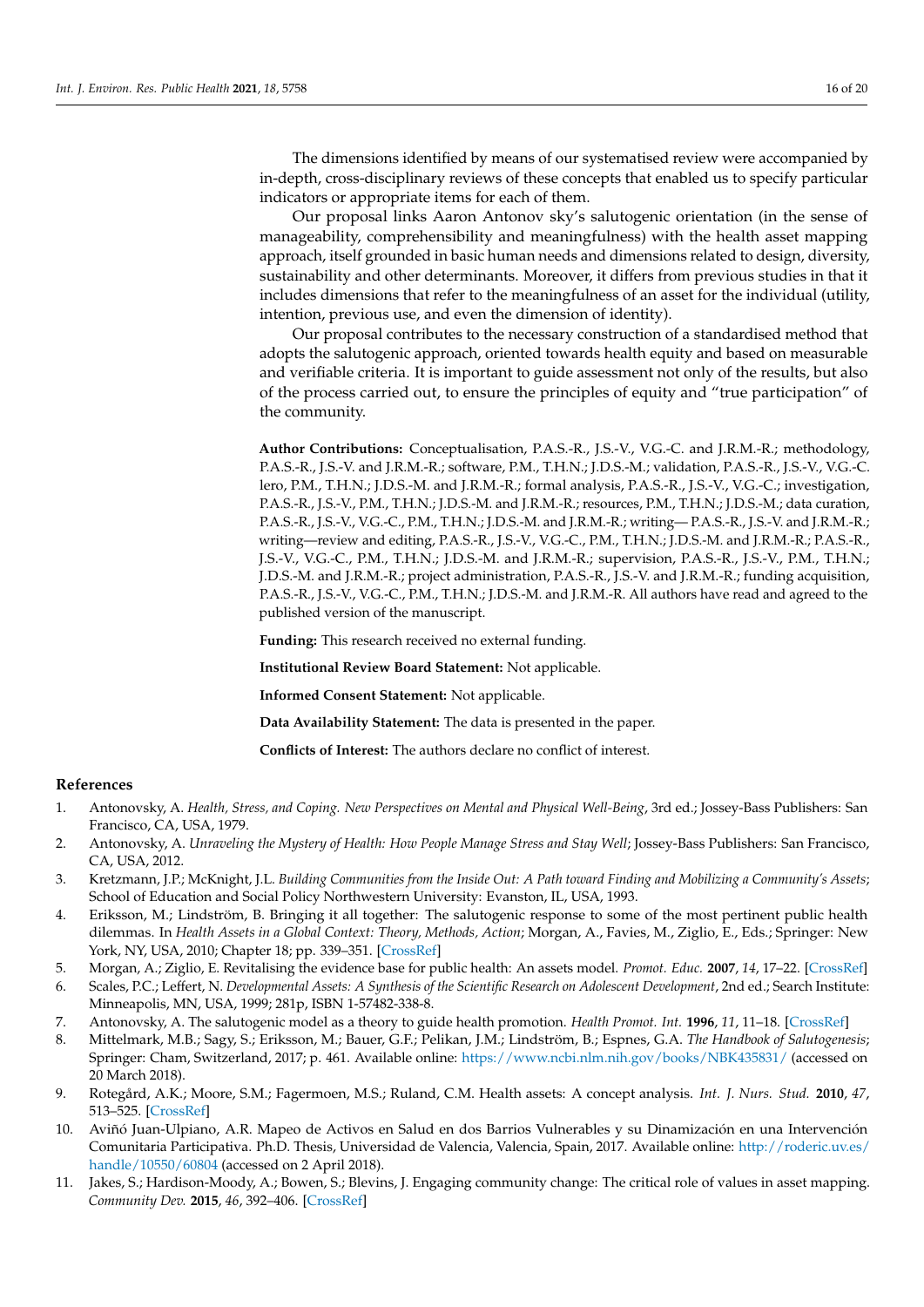- <span id="page-16-0"></span>12. Glasgow Centre for Population Health. *Putting Asset Based Approaches into Action: Identification, Mobilisation and Meas-urement of Assets*; Briefing Paper Concept Series 10; Glasgow Centre for Population Health: Glasgow, UK, 2012; pp. 2–24.
- <span id="page-16-1"></span>13. Stokols, D.; Grzywacz, J.G.; McMahan, S.; Phillips, K. Increasing the Health Promotive Capacity of Human Environments. *Am. J. Health Promot.* **2003**, *18*, 4–13. [\[CrossRef\]](http://doi.org/10.4278/0890-1171-18.1.4)
- <span id="page-16-2"></span>14. Kramer, S.; Amos, T.; Lazarus, S.; Seedat, M. The Philosophical Assumptions, Utility and Challenges of Asset Mapping Approaches to Community Engagement. *J. Psychol. Afr.* **2012**, *22*, 537–544. [\[CrossRef\]](http://doi.org/10.1080/14330237.2012.10820565)
- 15. Antonovsky, A. Complexity, conflict, chaos, coherence, coercion and civility. *Soc. Sci. Med.* **1993**, *37*, 969–974. [\[CrossRef\]](http://doi.org/10.1016/0277-9536(93)90427-6)
- <span id="page-16-26"></span>16. Lazarus, S. Does the Positive Psychology Movement Have Legs? *Psychol. Inq.* **2009**, *14*, 93–109. [\[CrossRef\]](http://doi.org/10.1207/S15327965PLI1402_02)
- <span id="page-16-3"></span>17. Lindström, B.; Eriksson, M. *Guía del Autoestopista Salutogénico. Camino Salutogénico Hacia la Promoción de la Salud*; Càtedra de Promoció de la Salut de la Universitat de Girona: Girona, Spain, 2011. [\[CrossRef\]](http://doi.org/10.1017/CBO9781107415324.004)
- <span id="page-16-4"></span>18. van Kamp, I.; Leidelmeijer, K.; Marsman, G.; de Hollander, A. Urban environmental quality and human well-being. *Landsc. Urban Plan.* **2003**, *65*, 5–18. [\[CrossRef\]](http://doi.org/10.1016/S0169-2046(02)00232-3)
- <span id="page-16-5"></span>19. Friedli, L. 'What we've tried, hasn't worked': The politics of assets based public health1. *Crit. Public Health* **2013**, *23*, 131–145. [\[CrossRef\]](http://doi.org/10.1080/09581596.2012.748882)
- <span id="page-16-6"></span>20. Foot, J. What Makes Us Healthy? The Asset Approach in Practice: Evidence, Action, Evaluation. 2012. Available online: <http://www.janefoot.co.uk> (accessed on 13 March 2020).
- <span id="page-16-7"></span>21. Booth, A. Clear and present questions: Formulating questions for evidence based practice. *Libr. Hi Tech* **2006**, *24*, 355–368. [\[CrossRef\]](http://doi.org/10.1108/07378830610692127)
- <span id="page-16-8"></span>22. Moher, D.; Liberati, A.; Tetzlaff, J.; Altman, D.G.; The PRISMA Group. Preferred reporting items for systematic reviews and meta-analyses: The PRISMA statement. *PLoS Med.* **2009**, *6*, e1000097. [\[CrossRef\]](http://doi.org/10.1371/journal.pmed.1000097)
- <span id="page-16-9"></span>23. Grant, M.J.; Booth, A. A typology of reviews: An analysis of 14 review types and associated methodologies. *Health Inf. Libr. J.* **2009**, *26*, 91–108. [\[CrossRef\]](http://doi.org/10.1111/j.1471-1842.2009.00848.x)
- <span id="page-16-10"></span>24. Tong, A.; Sainsbury, P.; Craig, J. Consolidated criteria for reporting qualitative research (COREQ): A 32-item checklist for interviews and focus groups. *Int. J. Qual. Health Care* **2007**, *19*, 349–357. [\[CrossRef\]](http://doi.org/10.1093/intqhc/mzm042)
- <span id="page-16-11"></span>25. Stige, B.; Malterud, K.; Midtgarden, T. Toward an agenda for evaluation of qualitative research. *Qual. Health Res.* **2009**, *19*, 1504–1516. [\[CrossRef\]](http://doi.org/10.1177/1049732309348501)
- <span id="page-16-12"></span>26. O'Connor, J.P.; Alfrey, L.; Hall, C.; Burke, G. Intergenerational understandings of personal, social and community assets for health. *Health Place* **2019**, *57*, 218–227. [\[CrossRef\]](http://doi.org/10.1016/j.healthplace.2019.05.004) [\[PubMed\]](http://www.ncbi.nlm.nih.gov/pubmed/31108364)
- <span id="page-16-13"></span>27. Mosavel, M.; Gough, M.Z.; Ferrell, D. Using Asset Mapping to Engage Youth in Community-Based Participatory Research: The WE Project. *Prog. Community Health Partnersh. Res. Educ. Action* **2018**, *12*, 223–236. [\[CrossRef\]](http://doi.org/10.1353/cpr.2018.0042) [\[PubMed\]](http://www.ncbi.nlm.nih.gov/pubmed/30270232)
- <span id="page-16-14"></span>28. Sánchez-Casado, L.; Paredes-carbonell, J.J.; López-Sánchez, P.; Morgan, A. Mapa de Activos para la Salud y la Convivencia. Propuestas de Acción Desde la Intersectorialidad. *Index Enferm.* **2017**, *26*, 1–12.
- <span id="page-16-15"></span>29. Broeder, L.D.; Uiters, E.; Hofland, A.; Wagemakers, A.; Schuit, A.J. Local professionals' perceptions of health assets in a low-SES Dutch neighbourhood: A qualitative study. *BMC Public Health* **2018**, *18*, 1–11. [\[CrossRef\]](http://doi.org/10.1186/s12889-017-4555-6) [\[PubMed\]](http://www.ncbi.nlm.nih.gov/pubmed/28697770)
- <span id="page-16-16"></span>30. Florian, J.; Roy, N.M.S.O.; Quintiliani, L.M.; Truong, V.; Feng, Y.; Bloch, P.P.; Russinova, Z.L.; Lasser, K.E. Using Photovoice and Asset Mapping to Inform a Community-Based Diabetes Intervention, Boston, Massachusetts, 2015. *Prev. Chronic Dis.* **2016**, *13*, E107. [\[CrossRef\]](http://doi.org/10.5888/pcd13.160160)
- <span id="page-16-17"></span>31. Cutts, T.; Langdon, S.; Meza, F.R.; Hochwalt, B.; Pichardo-Geisinger, R.; Sowell, B.; Chapman, J.; Dorton, L.B.; Kennett, B.; Jones, M.T. Community Health Asset Mapping Partnership Engages Hispanic/Latino Health Seekers and Providers. *North Carol. Med. J.* **2016**, *77*, 160–167. [\[CrossRef\]](http://doi.org/10.18043/ncm.77.3.160)
- <span id="page-16-18"></span>32. Jabeen, H. Adapting the assets of urban low-income households with climate extremes: Experience from Dhaka. *Int. J. Urban Sustain. Dev.* **2014**, *7*, 72–88. [\[CrossRef\]](http://doi.org/10.1080/19463138.2014.977293)
- <span id="page-16-19"></span>33. Pérez-Wilson, P.; Hernán, M.; Morgan, A.R.; Mena, A. Health assets for adolescents: Opinions from a neighbourhood in Spain. *Health Promot. Int.* **2015**, *30*, 552–562. [\[CrossRef\]](http://doi.org/10.1093/heapro/dat081) [\[PubMed\]](http://www.ncbi.nlm.nih.gov/pubmed/24334370)
- <span id="page-16-20"></span>34. Matthiesen, M.; Froggatt, K.; Owen, E.; Ashton, J.R. End-of-life conversations and care: An asset-based model for community engagement. *BMJ Support. Palliat. Care* **2014**, *4*, 306–312. [\[CrossRef\]](http://doi.org/10.1136/bmjspcare-2013-000516)
- <span id="page-16-21"></span>35. DyckFehderau, D.; Holt, N.L.; Ball, G.D.; Willows, N.D. Feasibility study of asset mapping with children: Identifying how the community environment shapes activity and food choices in Alexander First Nation. *Rural. Remote. Health* **2013**, *13*, 1–11.
- <span id="page-16-22"></span>36. Greetham, J.; Charkin, D.; Laird, H.; Butterell, D. Growing Communities from the Inside out. Piloting an Asset Based Approach to JSNAs within the Wakefield District: Methods and Findings. NHS Wakefield District. 2012. Available online: [https://saludcomunitaria.files.wordpress.com/2014/05/growing-communities-from-the-inside-out-jsnas-in-the-wakefield](https://saludcomunitaria.files.wordpress.com/2014/05/growing-communities-from-the-inside-out-jsnas-in-the-wakefield-district.pdf)[district.pdf](https://saludcomunitaria.files.wordpress.com/2014/05/growing-communities-from-the-inside-out-jsnas-in-the-wakefield-district.pdf) (accessed on 23 March 2018).
- <span id="page-16-23"></span>37. Lazarus, S.; Naidoo, T.; Demas, G.; Williams, L.; Sauls, D.; Filander, F.; Reagan, K.; Annuske, K.; Searle, K.; Jamie-Lee, M.; et al. *Railton Community Assessment Project: Research Report*; Universidad de Stellenbosch: Railton, South Africa, 2010; Available online: <https://scholar.sun.ac.za/handle/10019.1/19361> (accessed on 10 April 2018).
- <span id="page-16-24"></span>38. Maslow, A.H. A theory of human motivation. *Psychol. Rev.* **1943**, 370–396. [\[CrossRef\]](http://doi.org/10.1037/h0054346)
- <span id="page-16-25"></span>39. Nase, I.; Berry, J.; Adair, A. Urban design quality and real estate value: In search of a methodological framework. *J. Urban Des.* **2015**, *20*, 563–581. [\[CrossRef\]](http://doi.org/10.1080/13574809.2015.1071657)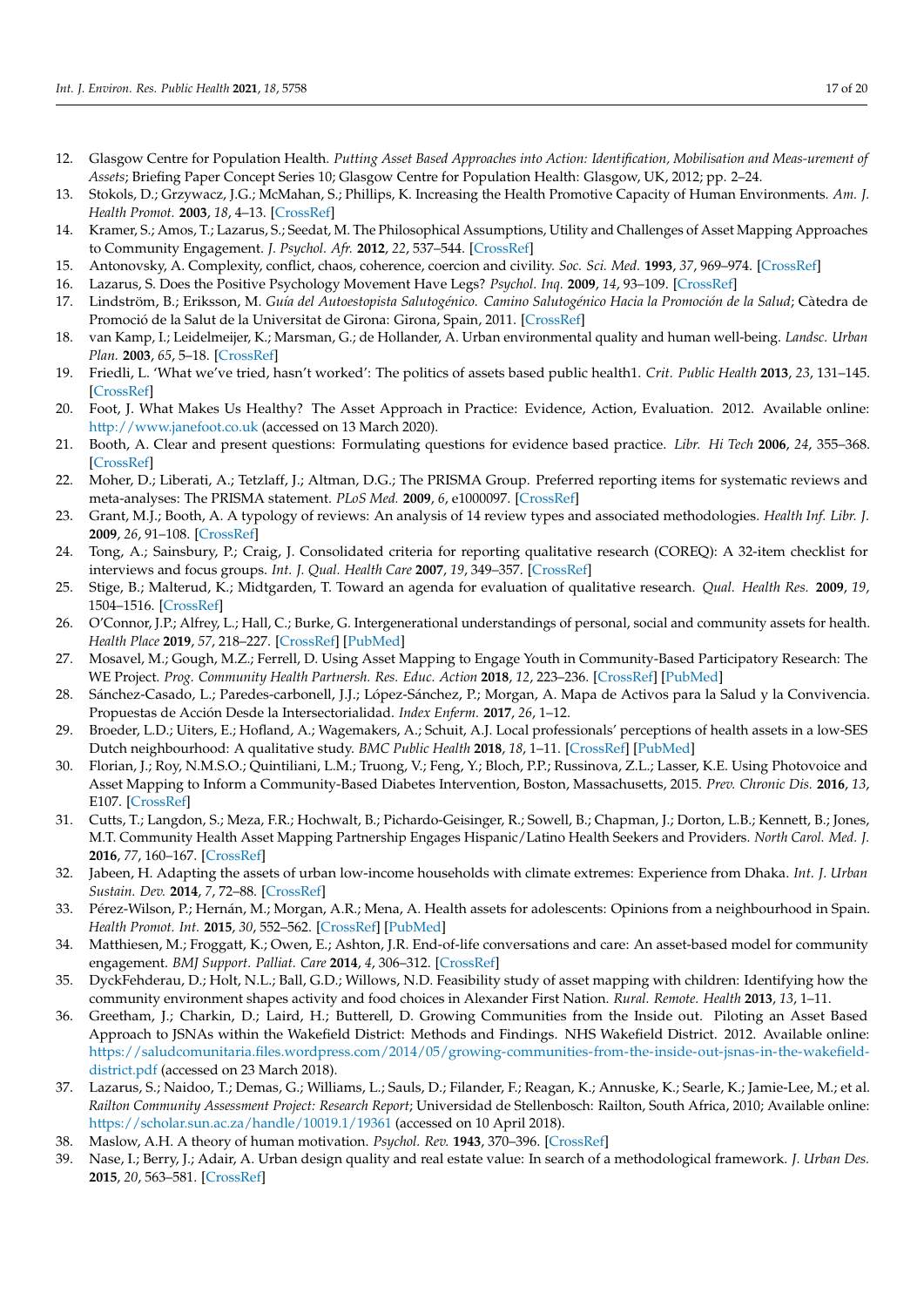- <span id="page-17-0"></span>40. Collins, S.E.; Witkiewitz, K.; Larimer, M.E. The Theory of Planned Behavior as a Predictor of Growth in Risky College Drinking. *J. Stud. Alcohol Drugs* **2011**, *72*, 322–332. [\[CrossRef\]](http://doi.org/10.15288/jsad.2011.72.322)
- <span id="page-17-1"></span>41. Wang, D.; Brown, G.; Liu, Y.; Mateo-Babiano, I. A comparison of perceived and geographic access to predict urban park use. *Cities* **2015**, *42*, 85–96. [\[CrossRef\]](http://doi.org/10.1016/j.cities.2014.10.003)
- <span id="page-17-2"></span>42. Soriano-Ayala, E.; Cala, V.C.; Ruiz-Salvador, D. Identification of Cultural and Transcultural Health Assets among Moroccan, Romanian and Spanish Adolescents through Photovoice. *J. Immigr. Minor. Health* **2019**, *22*, 255–265. [\[CrossRef\]](http://doi.org/10.1007/s10903-019-00934-1)
- <span id="page-17-3"></span>43. Perugini, M.; Bagozzi, R.P. The role of desires and anticipated emotions in goal-directed behaviours: Broadening and deepening the theory of planned behaviour. *Br. J. Soc. Psychol.* **2001**, *40*, 79–98. [\[CrossRef\]](http://doi.org/10.1348/014466601164704) [\[PubMed\]](http://www.ncbi.nlm.nih.gov/pubmed/11329835)
- <span id="page-17-4"></span>44. Lam, T.; Hsu, C.H.C. Theory of Planned Behavior: Potential Travelers from China. *J. Hosp. Tour. Res.* **2004**, *28*, 463–482. [\[CrossRef\]](http://doi.org/10.1177/1096348004267515)
- <span id="page-17-5"></span>45. Park, K. Psychological park accessibility: A systematic literature review of perceptual components affecting park use. *Landsc. Res.* **2016**, *42*, 508–520. [\[CrossRef\]](http://doi.org/10.1080/01426397.2016.1267127)
- <span id="page-17-6"></span>46. Pirie, G.H. Measuring Accessibility: A Review and Proposal. *Environ. Plan. A Econ. Space* **1979**, *11*, 299–312. [\[CrossRef\]](http://doi.org/10.1068/a110299)
- <span id="page-17-7"></span>47. Wu, Y.; Miller, H.J. Computational Tools for Measuring Space-Time Accessibility within Dynamic Flow Transportation Networks. *J. Transp. Stat.* **2001**, *4*, 1–14.
- <span id="page-17-8"></span>48. Macdonald, L.; Kearns, A.; Ellaway, A. Do residents' perceptions of being well-placed and objective presence of local amenities match? A case study in West Central Scotland, UK. *BMC Public Health* **2013**, *13*, 454. [\[CrossRef\]](http://doi.org/10.1186/1471-2458-13-454)
- <span id="page-17-9"></span>49. Cerin, E.; Conway, T.L.; Adams, M.A.; Barnett, A.; Cain, K.L.; Owen, N.; Christiansen, L.B.; van Dyck, D.; Mitáš, J.; Sarmiento, O.L.; et al. Objectively-assessed neighbourhood destination accessibility and physical activity in adults from 10 countries: An analysis of moderators and perceptions as mediators. *Soc. Sci. Med.* **2018**, *211*, 282–293. [\[CrossRef\]](http://doi.org/10.1016/j.socscimed.2018.06.034)
- <span id="page-17-10"></span>50. Szpisjak, D.F.; Lamb, C.L.; Klions, K.D. Oxygen Consumption with Mechanical Ventilation in a Field Anesthesia Machine. *Anesth. Analg.* **2005**, *100*, 1713–1717. [\[CrossRef\]](http://doi.org/10.1213/01.ANE.0000149897.87025.A8)
- <span id="page-17-22"></span>51. Brondeel, R.; Weill, A.; Thomas, F.; Chaix, B. Use of healthcare services in the residence and workplace neighbourhood: The effect of spatial accessibility to healthcare services. *Health Place* **2014**, *30*, 127–133. [\[CrossRef\]](http://doi.org/10.1016/j.healthplace.2014.09.004)
- 52. Fleischhacker, S.E.; Evenson, K.R.; Rodriguez, D.A.; Ammerman, A.S. A systematic review of fast food access studies. *Obes. Rev.* **2010**, *12*, e460–e471. [\[CrossRef\]](http://doi.org/10.1111/j.1467-789X.2010.00715.x)
- <span id="page-17-16"></span>53. Kerr, J.; Norman, G.J.; Adams, M.A.; Ryan, S.; Frank, L.; Sallis, J.F.; Calfas, K.J.; Patrick, K. Do neighborhood environments moderate the effect of physical activity lifestyle interventions in adults? *Health Place* **2010**, *16*, 903–908. [\[CrossRef\]](http://doi.org/10.1016/j.healthplace.2010.05.002)
- 54. Markevych, I.; Smith, M.P.; Jochner, S.; Standl, M.; Brüske, I.; Von Berg, A.; Bauer, C.-P.; Fuks, K.; Koletzko, S.; Berdel, D.; et al. Neighbourhood and physical activity in German adolescents: GINIplus and LISAplus. *Environ. Res.* **2016**, *147*, 284–293. [\[CrossRef\]](http://doi.org/10.1016/j.envres.2016.02.023) [\[PubMed\]](http://www.ncbi.nlm.nih.gov/pubmed/26918842)
- <span id="page-17-17"></span>55. Moudon, A.V.; Lee, C.; Cheadle, A.D.; Garvin, C.; Johnson, D.B.; Schmid, T.L.; Weathers, R.D.; Lin, L. Operational Definitions of Walkable Neighborhood: Theoretical and Empirical Insights. *J. Phys. Act. Health* **2006**, *3*, S99–S117. [\[CrossRef\]](http://doi.org/10.1123/jpah.3.s1.s99)
- <span id="page-17-11"></span>56. Peiravian, F.; Derrible, S.; Ijaz, F. Development and application of the Pedestrian Environment Index (PEI). *J. Transp. Geogr.* **2014**, *39*, 73–84. [\[CrossRef\]](http://doi.org/10.1016/j.jtrangeo.2014.06.020)
- <span id="page-17-12"></span>57. Frank, L.D.; Schmid, T.L.; Sallis, J.F.; Chapman, J.; Saelens, B.E. Linking objectively measured physical activity with objectively measured urban form. *Am. J. Prev. Med.* **2005**, *28*, 117–125. [\[CrossRef\]](http://doi.org/10.1016/j.amepre.2004.11.001) [\[PubMed\]](http://www.ncbi.nlm.nih.gov/pubmed/15694519)
- 58. Heerman, W.J.; Mitchell, S.J.; Thompson, J.; Martin, N.C.; Sommer, E.C.; Van Bakergem, M.; Taylor, J.L.; Buchowski, M.S.; Barkin, S.L. Parental perception of built environment characteristics and built environment use among Latino families: A cross-sectional study. *BMC Public Health* **2016**, *16*, 1–8. [\[CrossRef\]](http://doi.org/10.1186/s12889-016-3854-7) [\[PubMed\]](http://www.ncbi.nlm.nih.gov/pubmed/27876038)
- 59. Kirtland, K.A.; Porter, D.E.; Addy, C.L.; Neet, M.J.; Williams, J.E.; Sharpe, P.A.; Neff, L.J.; Kimsey, C.; Ainsworth, B.E. Environmental measures of physical activity supports. *Am. J. Prev. Med.* **2003**, *24*, 323–331. [\[CrossRef\]](http://doi.org/10.1016/S0749-3797(03)00021-7)
- <span id="page-17-13"></span>60. Moudon, A.V.; Hess, P.M.; Snyder, M.C.; Stanilov, K. Effects of Site Design on Pedestrian Travel in Mixed-Use, Medium-Density Environments. *Transp. Res. Rec. J. Transp. Res. Board* **1997**, *1578*, 48–55. [\[CrossRef\]](http://doi.org/10.3141/1578-07)
- <span id="page-17-14"></span>61. Perchoux, C.; Chaix, B.; Brondeel, R.; Kestens, Y. Residential buffer, perceived neighborhood, and individual activity space: New refinements in the definition of exposure areas—The RECORD Cohort Study. *Health Place* **2016**, *40*, 116–122. [\[CrossRef\]](http://doi.org/10.1016/j.healthplace.2016.05.004)
- <span id="page-17-15"></span>62. Fenny, A.P.; Kusi, A.; Arhinful, D.K.; Asante, F.A. Factors contributing to low uptake and renewal of health insurance: A qualitative study in Ghana. *Glob. Health Res. Policy* **2016**, *1*, 18. [\[CrossRef\]](http://doi.org/10.1186/s41256-016-0018-3)
- <span id="page-17-18"></span>63. Cutts, B.B.; Darby, K.J.; Boone, C.G.; Brewis, A. City structure, obesity, and environmental justice: An integrated analysis of physical and social barriers to walkable streets and park access. *Soc. Sci. Med.* **2009**, *69*, 1314–1322. [\[CrossRef\]](http://doi.org/10.1016/j.socscimed.2009.08.020) [\[PubMed\]](http://www.ncbi.nlm.nih.gov/pubmed/19751959)
- 64. Lu, Y.; Xiao, Y.; Ye, Y. Urban density, diversity and design: Is more always better for walking? A study from Hong Kong. *Prev. Med.* **2017**, *103*, S99–S103. [\[CrossRef\]](http://doi.org/10.1016/j.ypmed.2016.08.042)
- <span id="page-17-19"></span>65. Talavera-Garcia, R.; Valenzuela-Montes, L.M. Aproximación a los entornos peatonales a través de una encuesta a la población: Aplicación a la ciudad de Granada. *An. Geogr. Univ. Complut.* **2018**, *38*, 239–262. [\[CrossRef\]](http://doi.org/10.5209/AGUC.60475)
- <span id="page-17-20"></span>66. Gehl, J. *Cities for People*; Island Press: Washington, DC, USA, 2010; ISBN 978-1597265737.
- 67. Frank, L.D.; Sallis, J.F.; Saelens, B.E.; Leary, L.; Cain, K.; Conway, T.L.; Hess, P.M. The development of a walkability index: Application to the Neighborhood Quality of Life Study. *Br. J. Sports Med.* **2010**, *44*, 924–933. [\[CrossRef\]](http://doi.org/10.1136/bjsm.2009.058701)
- <span id="page-17-21"></span>68. Millward, H.; Spinney, J.; Scott, D. Active-transport walking behavior: Destinations, durations, distances. *J. Transp. Geogr.* **2013**, *28*, 101–110. [\[CrossRef\]](http://doi.org/10.1016/j.jtrangeo.2012.11.012)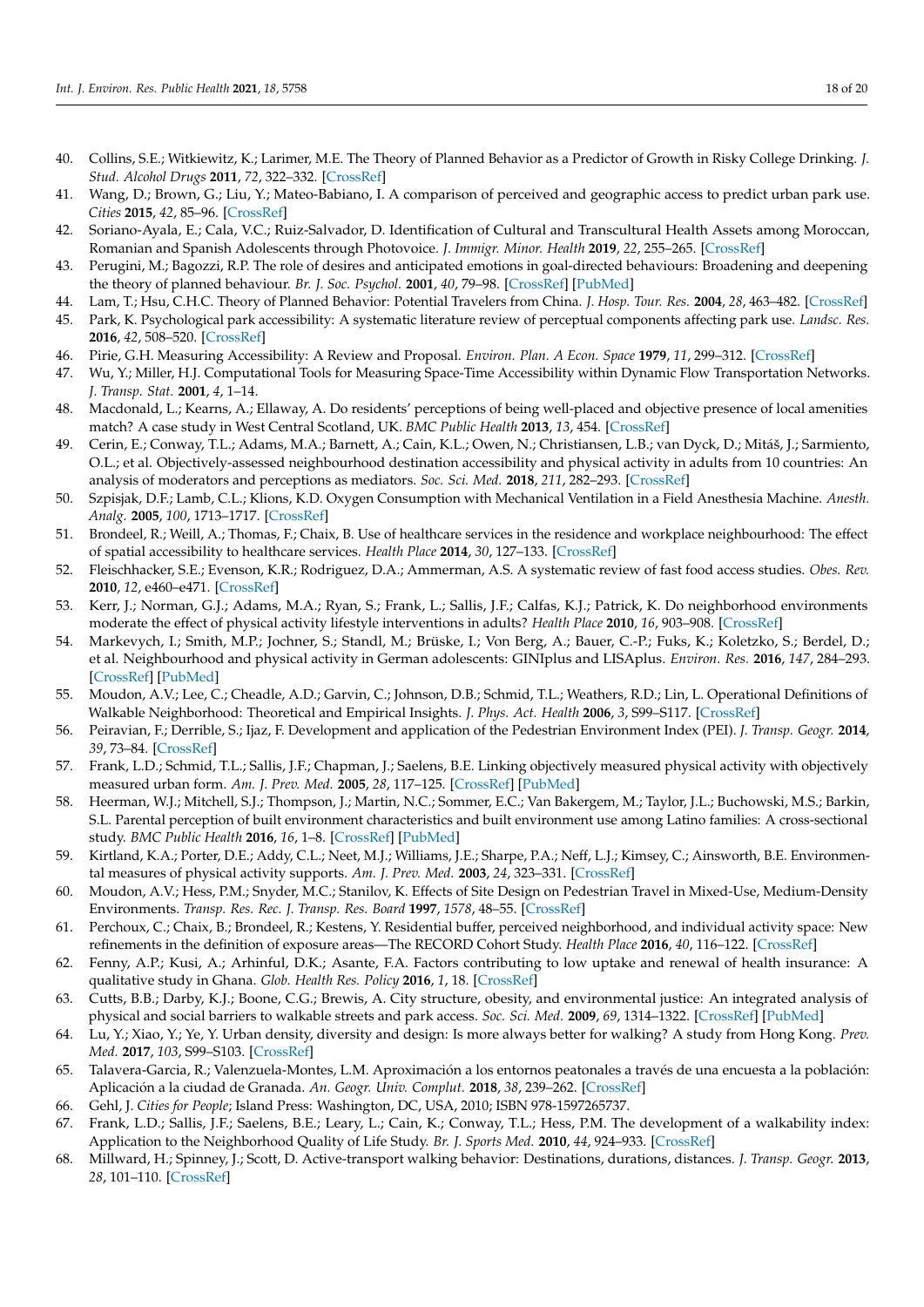- <span id="page-18-0"></span>69. Badland, H.; Whitzman, C.; Lowe, M.; Davern, M.; Aye, L.; Butterworth, I.; Hes, D.; Giles-Corti, B. Urban liveability: Emerging lessons from Australia for exploring the potential for indicators to measure the social determinants of health. *Soc. Sci. Med.* **2014**, *111*, 64–73. [\[CrossRef\]](http://doi.org/10.1016/j.socscimed.2014.04.003) [\[PubMed\]](http://www.ncbi.nlm.nih.gov/pubmed/24762261)
- <span id="page-18-9"></span>70. Kytta, M.; Broberg, A.; Tzoulas, T.; Snabb, K. Towards contextually sensitive urban densification: Location-based softGIS knowledge revealing perceived residential environmental quality. *Landsc. Urban Plan.* **2013**, *113*, 30–46. [\[CrossRef\]](http://doi.org/10.1016/j.landurbplan.2013.01.008)
- 71. Kamphuis, C.B.; MacKenbach, J.P.; Giskes, K.; Huisman, M.; Brug, J.; Van Lenthe, F.J. Why do poor people perceive poor neighbourhoods? The role of objective neighbourhood features and psychosocial factors. *Health Place* **2010**, *16*, 744–754. [\[CrossRef\]](http://doi.org/10.1016/j.healthplace.2010.03.006) [\[PubMed\]](http://www.ncbi.nlm.nih.gov/pubmed/20382555)
- <span id="page-18-1"></span>72. Walker, R.E.; Keane, C.R.; Burke, J.G. Disparities and access to healthy food in the United States: A review of food deserts literature. *Health Place* **2010**, *16*, 876–884. [\[CrossRef\]](http://doi.org/10.1016/j.healthplace.2010.04.013) [\[PubMed\]](http://www.ncbi.nlm.nih.gov/pubmed/20462784)
- <span id="page-18-2"></span>73. Toro-Hernandez, M.L.; Villa-Torres, L.; Mondragón-Barrera, M.A.; Camelo-Castillo, W. Factors that influence the use of community assets by people with physical disabilities: Results of participatory mapping in Envigado, Colombia. *BMC Public Health* **2020**, *20*, 1–11. [\[CrossRef\]](http://doi.org/10.1186/s12889-020-8285-9)
- <span id="page-18-3"></span>74. Shanks, T.R.W.; Boddie, S.C.; Rice, S. Family-Centered, Community-Based Asset Building: A Strategic Use of Individual Development Accounts. *J. Community Pract.* **2010**, *18*, 94–117. [\[CrossRef\]](http://doi.org/10.1080/10705421003766735)
- <span id="page-18-4"></span>75. Seguin, R.A.; Morgan, E.H.; Connor, L.M.; Garner, J.A.; King, A.C.; Sheats, J.L.; Winter, S.J.; Buman, M. Rural Food and Physical Activity Assessment Using an Electronic Tablet-Based Application, New York, 2013–2014. *Prev. Chronic Dis.* **2015**, *12*, E102. [\[CrossRef\]](http://doi.org/10.5888/pcd12.150147)
- <span id="page-18-5"></span>76. Cubilla-Batista, I.; Andrade, E.L.; Cleary, S.D.; Edberg, M.C.; Evans, W.D.; Simmons, L.K.; Sojo-Lara, G. Picturing Adelante. *Soc. Mark. Q.* **2016**, *23*, 18–35. [\[CrossRef\]](http://doi.org/10.1177/1524500416656586)
- <span id="page-18-6"></span>77. Proshansky, H.M. The City and Self-Identity. *Environ. Behav.* **1978**, *10*, 147–169. [\[CrossRef\]](http://doi.org/10.1177/0013916578102002)
- <span id="page-18-7"></span>78. Proshansky, H.M.; Fabian, A.K.; Kaminoff, R. Place-identity: Physical world socialization of the self. *J Environ. Psychol.* **1983**, *3*, 57–83. [\[CrossRef\]](http://doi.org/10.1016/S0272-4944(83)80021-8)
- <span id="page-18-8"></span>79. Lalli, M. Urban-related identity: Theory, measurement, and empirical findings. *J. Environ. Psychol.* **1992**, *12*, 285–303. [\[CrossRef\]](http://doi.org/10.1016/S0272-4944(05)80078-7)
- <span id="page-18-10"></span>80. Bjork, J.; Albin, M.; Grahn, P.; Jacobsson, H.; Ardo, J.; Wadbro, J.; Ostergren, P.-O.; Skarback, E. Recreational values of the natural environment in relation to neighbourhood satisfaction, physical activity, obesity and wellbeing. *J. Epidemiol. Community Health* **2008**, *62*, e2. [\[CrossRef\]](http://doi.org/10.1136/jech.2007.062414)
- <span id="page-18-25"></span>81. Brown, G. Mapping landscape values and development preferences: A method for tourism and residential development planning. *Int. J. Tour. Res.* **2006**, *8*, 101–113. [\[CrossRef\]](http://doi.org/10.1002/jtr.562)
- <span id="page-18-11"></span>82. Yoo, S.; Kim, D.H. Perceived urban neighborhood environment for physical activity of older adults in Seoul, Korea: A multimethod qualitative study. *Prev. Med.* **2017**, *103*, S90–S98. [\[CrossRef\]](http://doi.org/10.1016/j.ypmed.2016.12.033) [\[PubMed\]](http://www.ncbi.nlm.nih.gov/pubmed/28024862)
- <span id="page-18-12"></span>83. Hidalgo, M.; Hernández, B. Place Attachment: Conceptual and Empirical Questions. *J. Environ. Psychol.* **2001**, *21*, 273–281. [\[CrossRef\]](http://doi.org/10.1006/jevp.2001.0221)
- <span id="page-18-13"></span>84. Ulrich, R.S.; Addoms, D.L. Psychological and Recreational Benefits of a Residential Park. *J. Leis. Res.* **1981**, *13*, 43–65. [\[CrossRef\]](http://doi.org/10.1080/00222216.1981.11969466)
- <span id="page-18-14"></span>85. Riger, S.; Lavrakas, P.J. Community ties: Patterns of attachment and social interaction in urban neighborhoods. *Am. J. Community Psychol.* **1981**, *9*, 55–66. [\[CrossRef\]](http://doi.org/10.1007/BF00896360)
- <span id="page-18-15"></span>86. Macmillan, S. Added value of good design. *Build. Res. Inf.* **2006**, *34*, 257–271. [\[CrossRef\]](http://doi.org/10.1080/09613210600590074)
- <span id="page-18-16"></span>87. Iwarsson, S.; Ståhl, A. Accessibility, usability and universal design—Positioning and definition of concepts describing personenvironment relationships. *Disabil. Rehabil.* **2003**, *25*, 57–66. [\[CrossRef\]](http://doi.org/10.1080/dre.25.2.57.66) [\[PubMed\]](http://www.ncbi.nlm.nih.gov/pubmed/12554380)
- 88. Kaczynski, A.T.; Potwarka, L.R.; Saelens, B.E. Association of Park Size, Distance, and Features with Physical Activity in Neighborhood Parks. *Am. J. Public Health* **2008**, *98*, 1451–1456. [\[CrossRef\]](http://doi.org/10.2105/AJPH.2007.129064) [\[PubMed\]](http://www.ncbi.nlm.nih.gov/pubmed/18556600)
- <span id="page-18-17"></span>89. Koohsari, M.J.; Mavoa, S.; Villanueva, K.; Sugiyama, T.; Badland, H.; Kaczynski, A.T.; Owen, N.; Giles-Corti, B. Public open space, physical activity, urban design and public health: Concepts, methods and research agenda. *Health Place* **2015**, *33*, 75–82. [\[CrossRef\]](http://doi.org/10.1016/j.healthplace.2015.02.009) [\[PubMed\]](http://www.ncbi.nlm.nih.gov/pubmed/25779691)
- <span id="page-18-18"></span>90. Valderrama-Ulloa, C.; Silva-Castillo, L.; Sandoval-Grandi, C.; Robles-Calderon, C.; Rouault, F. Indoor Environmental Quality in Latin American Buildings: A Systematic Literature Review. *Sustainability* **2020**, *12*, 643. [\[CrossRef\]](http://doi.org/10.3390/su12020643)
- <span id="page-18-19"></span>91. Messias, D.K.H.; Sharpe, P.A.; Del Castillo-González, L.; Treviño, L.; Parra-Medina, D. Living in Limbo: Latinas' Assessment of Lower Rio Grande Valley Colonias Communities. *Public Health Nurs.* **2017**, *34*, 267–275. [\[CrossRef\]](http://doi.org/10.1111/phn.12307) [\[PubMed\]](http://www.ncbi.nlm.nih.gov/pubmed/27921331)
- <span id="page-18-20"></span>92. Kahlert, D.; Schlicht, W. Older People's Perceptions of Pedestrian Friendliness and Traffic Safety: An Experiment Using Computer-Simulated Walking Environments. *Int. J. Environ. Res. Public Health* **2015**, *12*, 10066–10078. [\[CrossRef\]](http://doi.org/10.3390/ijerph120810066)
- <span id="page-18-21"></span>93. Díez, J.; Valiente, R.; Ramos, C.; García, R.; Gittelsohn, J.; Franco, M. The mismatch between observational measures and residents' perspectives on the retail food environment: A mixed-methods approach in the Heart Healthy Hoods study. *Public Health Nutr.* **2017**, *20*, 2970–2979. [\[CrossRef\]](http://doi.org/10.1017/S1368980017001604)
- <span id="page-18-22"></span>94. Evans, S.; Hills, S.; Orme, J. Doing More for Less? Developing Sustainable Systems of Social Care in the Context of Climate Change and Public Spending Cuts. *Br. J. Soc. Work.* **2011**, *42*, 744–764. [\[CrossRef\]](http://doi.org/10.1093/bjsw/bcr108)
- <span id="page-18-23"></span>95. Flint, R.W. Seeking Resiliency in the Development of Sustainable Communities. *Hum. Ecol. Rev.* **2010**, *17*, 44–57. Available online: [http://www.eeeee.net/resiliency\\_paper.pdf](http://www.eeeee.net/resiliency_paper.pdf) (accessed on 3 October 2019).
- <span id="page-18-24"></span>96. Edwards, J.C.; Feldman, P.H.; Sangl, J.; Polakoff, D.; Stern, G.; Casey, D. Sustainability of partnership projects: A conceptual framework and checklist. *Jt. Comm. J. Qual. Patient Saf.* **2007**, *33*, 37–47. [\[CrossRef\]](http://doi.org/10.1016/S1553-7250(07)33122-X)